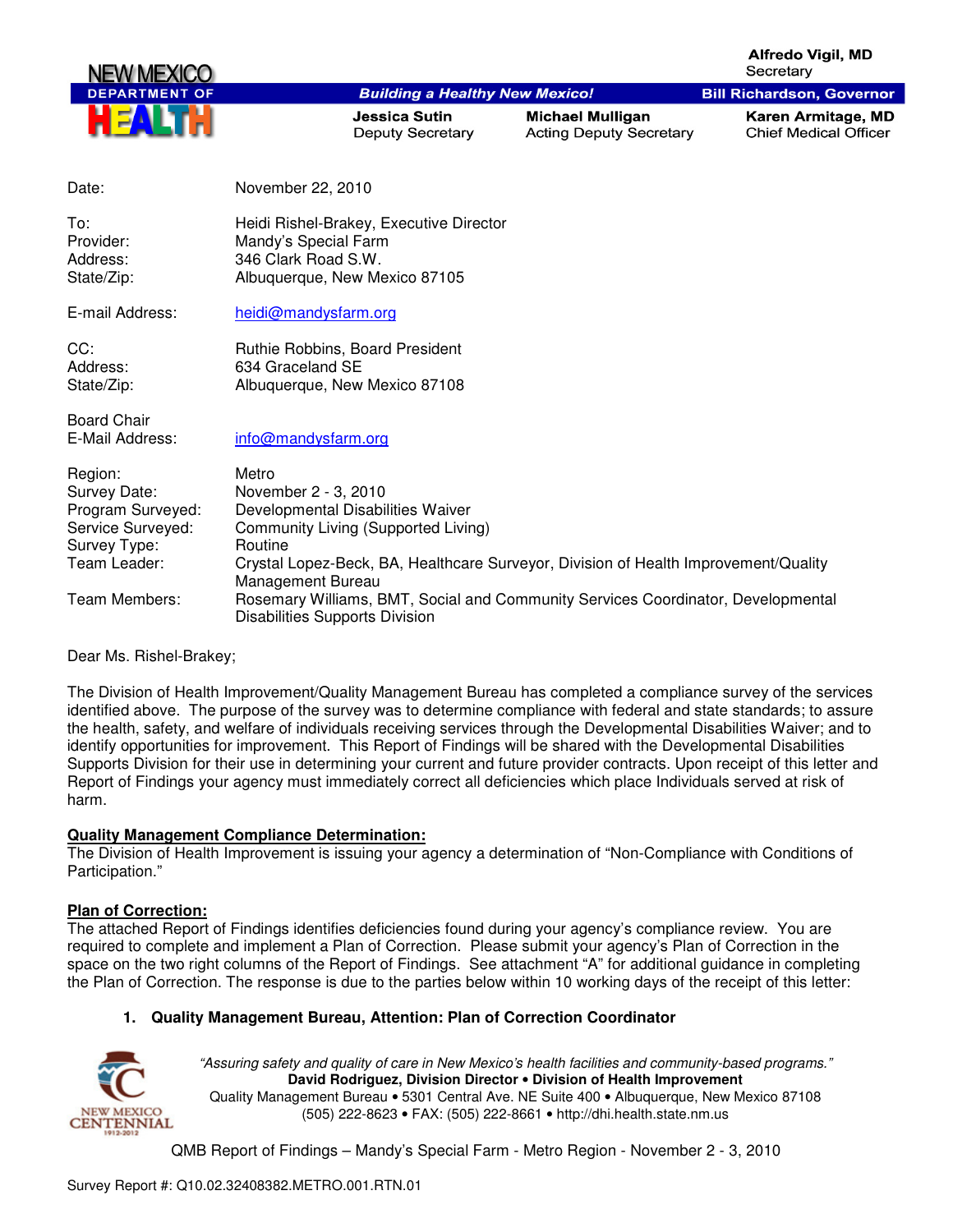## **5301 Central Ave. NE Suite 400 Albuquerque, NM 87108**

### **2. Developmental Disabilities Supports Division Regional Office for region of service surveyed**

Upon notification from QMB that your Plan of Correction has been approved, you must implement all remedies and corrective actions within 45 working days. If your Plan of Correction is denied, you must resubmit a revised plan as soon as possible for approval, as all remedies must still be completed within 45 working days of the receipt of this letter.

Failure to submit, complete or implement your Plan of Correction within the 45 day required time frames may result in the imposition of a \$200 per day Civil Monetary Penalty until it is received, completed and/or implemented.

#### **Request for Informal Reconsideration of Findings (IRF):**

If you disagree with a finding of deficient practice, you have 10 working days upon receipt of this notice to request an IRF. Submit your request for an IRF in writing to:

> QMB Deputy Bureau Chief 5301 Central Ave NE Suite #400 Albuquerque, NM 87108 Attention: IRF request

See Attachment "C" for additional guidance in completing the request for Informal Reconsideration of Findings. The request for an IRF will not delay the implementation of your Plan of Correction which must be completed within 45 working days. Providers may not appeal the nature or interpretation of the standard or regulation, the team composition or sampling methodology. If the IRF approves the modification or removal of a finding, you will be advised of any changes.

Please call the Plan of Correction Coordinator at 505-222-8647 if you have questions about the Report of Findings or Plan of Correction. Thank you for your cooperation and for the work you perform.

Sincerely,

Crystal Lopez-Beck, BA

Crystal Lopez – Beck, BA Team Lead/Healthcare Surveyor Division of Health Improvement Quality Management Bureau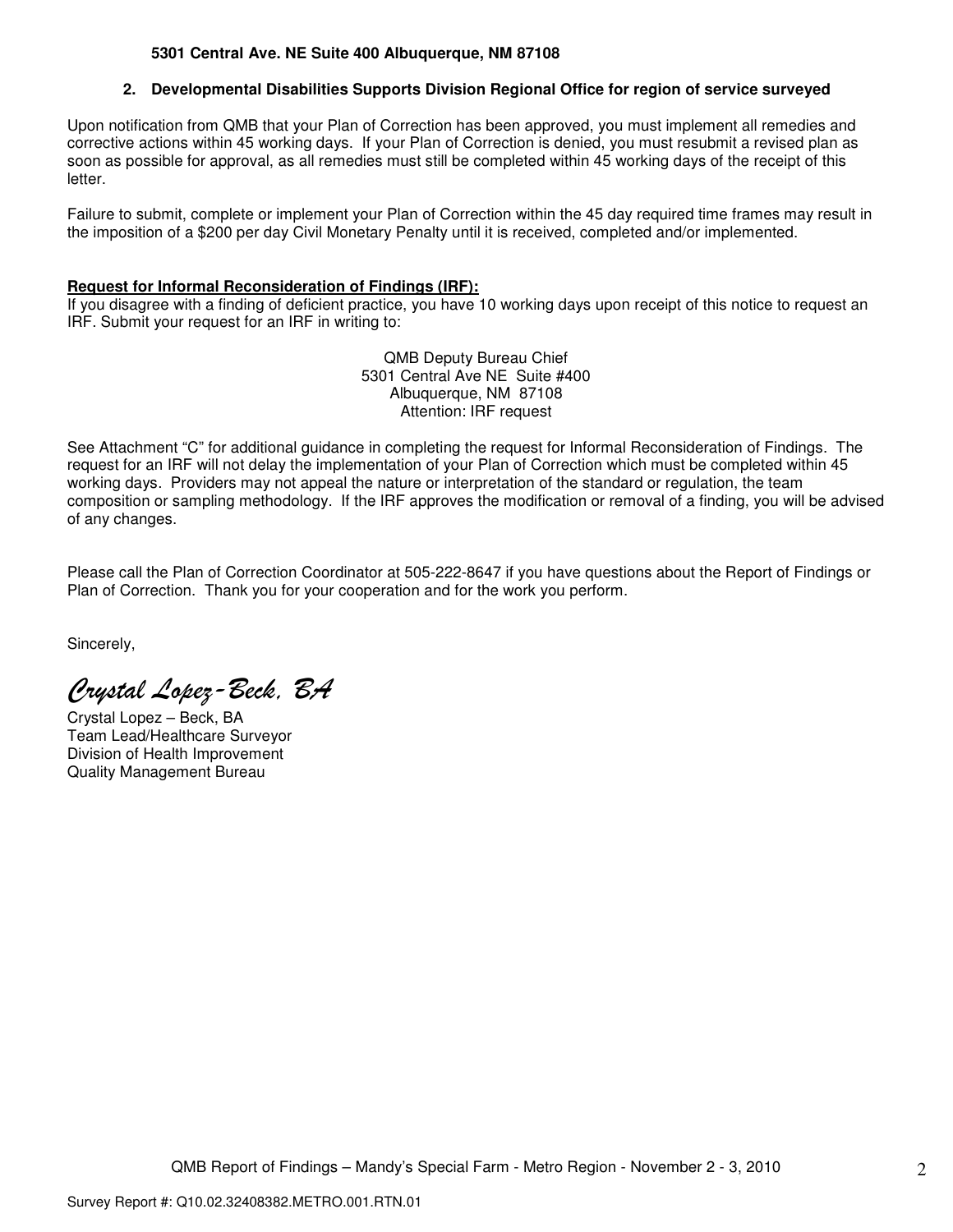| <b>Survey Process Employed:</b>                                                               |                                                                                                                                                     |                                                                                                                                                                                                                                                 |
|-----------------------------------------------------------------------------------------------|-----------------------------------------------------------------------------------------------------------------------------------------------------|-------------------------------------------------------------------------------------------------------------------------------------------------------------------------------------------------------------------------------------------------|
| Entrance Conference Date:                                                                     | November 2, 2010                                                                                                                                    |                                                                                                                                                                                                                                                 |
| Present:                                                                                      | <b>Mandy's Special Farm</b>                                                                                                                         | Heidi Rishel-Brakey, Executive Director                                                                                                                                                                                                         |
|                                                                                               | <b>DOH/DHI/QMB</b>                                                                                                                                  | Crystal Lopez-Beck, BA, Team Lead/Healthcare Surveyor                                                                                                                                                                                           |
|                                                                                               |                                                                                                                                                     | <b>DDSD - Metro Regional Office</b><br>Rosemary Williams, Social and Community Services Coordinator                                                                                                                                             |
| <b>Exit Conference Date:</b>                                                                  | November 3, 2010                                                                                                                                    |                                                                                                                                                                                                                                                 |
| Present:                                                                                      | <b>Mandy's Special Farm</b>                                                                                                                         | Heidi Rishel-Brakey, Executive Director                                                                                                                                                                                                         |
|                                                                                               | <b>DOH/DHI/QMB</b>                                                                                                                                  | Crystal Lopez-Beck, BA, Team Lead/Healthcare Surveyor                                                                                                                                                                                           |
|                                                                                               |                                                                                                                                                     | <b>DDSD - Metro Regional Office</b><br>Rosemary Williams, Social and Community Services Coordinator                                                                                                                                             |
| <b>Total Homes Visited</b>                                                                    | Number:                                                                                                                                             | 1                                                                                                                                                                                                                                               |
| <b>Supported Homes Visited</b><br>❖                                                           | Number:                                                                                                                                             | 1                                                                                                                                                                                                                                               |
| <b>Administrative Locations Visited</b>                                                       | Number:                                                                                                                                             | 1                                                                                                                                                                                                                                               |
| <b>Total Sample Size</b>                                                                      | Number:                                                                                                                                             | 2<br>0 - Jackson Class Members<br>2 - Non-Jackson Class Members<br>2 - Supported Living                                                                                                                                                         |
| Persons Served Interviewed                                                                    | Number:                                                                                                                                             | 1                                                                                                                                                                                                                                               |
| <b>Persons Served Observed</b>                                                                | Number:                                                                                                                                             | 1 (Not available during the on-site week)                                                                                                                                                                                                       |
| Direct Service Personnel Interviewed                                                          | Number:                                                                                                                                             | 2                                                                                                                                                                                                                                               |
| Records Reviewed (Persons Served)                                                             | Number:                                                                                                                                             | 2                                                                                                                                                                                                                                               |
| <b>Administrative Files Reviewed</b>                                                          | <b>Billing Records</b><br>٠<br><b>Medical Records</b><br><b>Personnel Files</b><br><b>Training Records</b><br>$\bullet$<br><b>Evacuation Drills</b> | Incident Management Records<br><b>Agency Policy and Procedure</b><br><b>Caregiver Criminal History Screening Records</b><br><b>Employee Abuse Registry</b><br>Human Rights Notes and/or Meeting Minutes<br>Quality Assurance / Improvement Plan |
| CC: Distribution List:<br>DOH - Office of Internal Audit<br>HSD - Medical Assistance Division | DOH - Division of Health Improvement<br>DOH - Developmental Disabilities Supports Division                                                          |                                                                                                                                                                                                                                                 |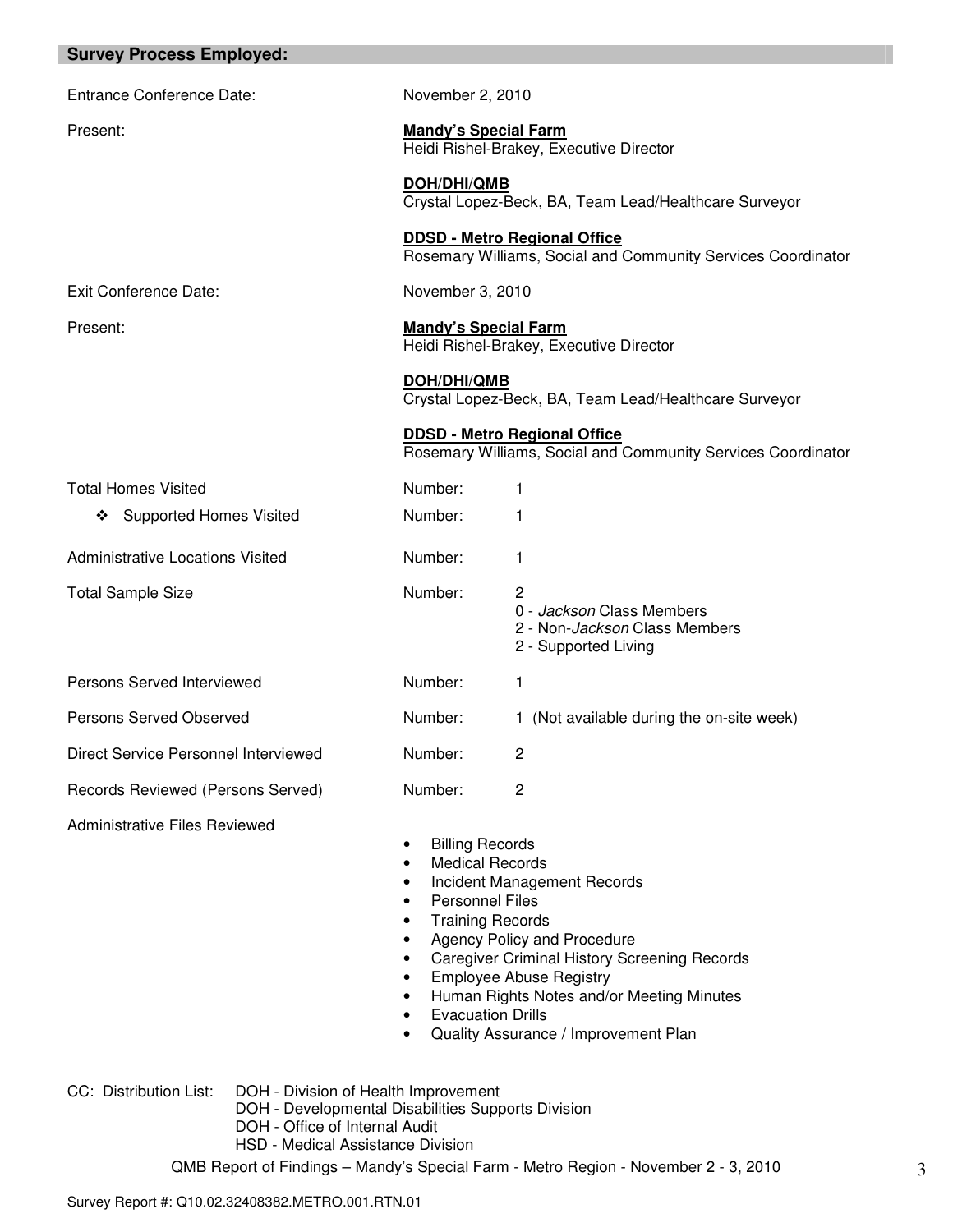## **Attachment A**

# **Provider Instructions for Completing the QMB Plan of Correction (POC) Process**

## **Introduction:**

After a QMB Compliance Review, your QMB Report of Findings will be sent to you via US mail.

Each provider must develop and implement a Plan of Correction (POC) that identifies specific quality assurance and quality improvement activities the agency will implement to correct deficiencies and prevent continued non compliance.

Agencies must submit their Plan of Correction within 10 business days from the date you receive the QMB Report of Findings. (Providers who do not submit a POC within 10 days will be referred to the Internal Review Committee [IRC] for sanctions).

If you have questions about the Plan of Correction process, call the QMB Plan of Correction Coordinator at 505-222-8647 or email at George.Perrault@state.nm.us. Requests for technical assistance must be requested through your DDSD Regional Office.

If you wish to dispute a finding on the official Report of Findings, you must file an Informal Reconsideration of Findings (IRF) request within ten (10) days of receiving your report. The POC process cannot resolve disputes regarding findings. Please note that you must still submit a POC for findings that are in question (see Attachment "C").

## **Instructions for Completing Agency POC:**

## **Required Content**

Your Plan of Correction should provide a step-by-step description of the methods to correct each deficient practice to prevent recurrence and information that ensures the regulation cited is in compliance. The remedies noted in your POC are expected to be added to your Agency's required, annual Quality Assurance Plan. (see page 3, DDW standards, effective; April 1, 2007, Chapter 1, Section I Continuous Quality Management System)

If a deficiency has already been corrected, the plan should state how it was corrected, the completion date (date the correction was accomplished), and how possible recurrence of the deficiency will be prevented.

The Plan of Correction you submit needs to address **each deficiency** in the two right hand columns with:

- 1. How the corrective action will be accomplished for all cited deficiencies in the report of findings;
- 2. How your Agency will identify all other individuals having the potential to be affected by the same deficient practice;
- 3. What measures will be put into place or what systemic changes will be made to ensure that the deficient practice will not reoccur and corrective action is sustained;
- 4. How your Agency plans to monitor corrective actions utilizing its continuous Quality Assurance/Quality Improvement Plan to assure solutions in the plan of correction are achieved and sustained, including (if appropriate):
	- Details about how and when Consumer, Personnel and Residential files are audited by Agency personnel to ensure they contain required documents;
	- Information about how Medication Administration Records are reviewed to verify they contain all required information before they are distributed, as they are being used, and after they are completed;
	- Your processes for ensuring that all staff are trained in Core Competencies, Incident Reporting, and Individual-Specific service requirements, etc;
	- How accuracy in Billing documentation is assured;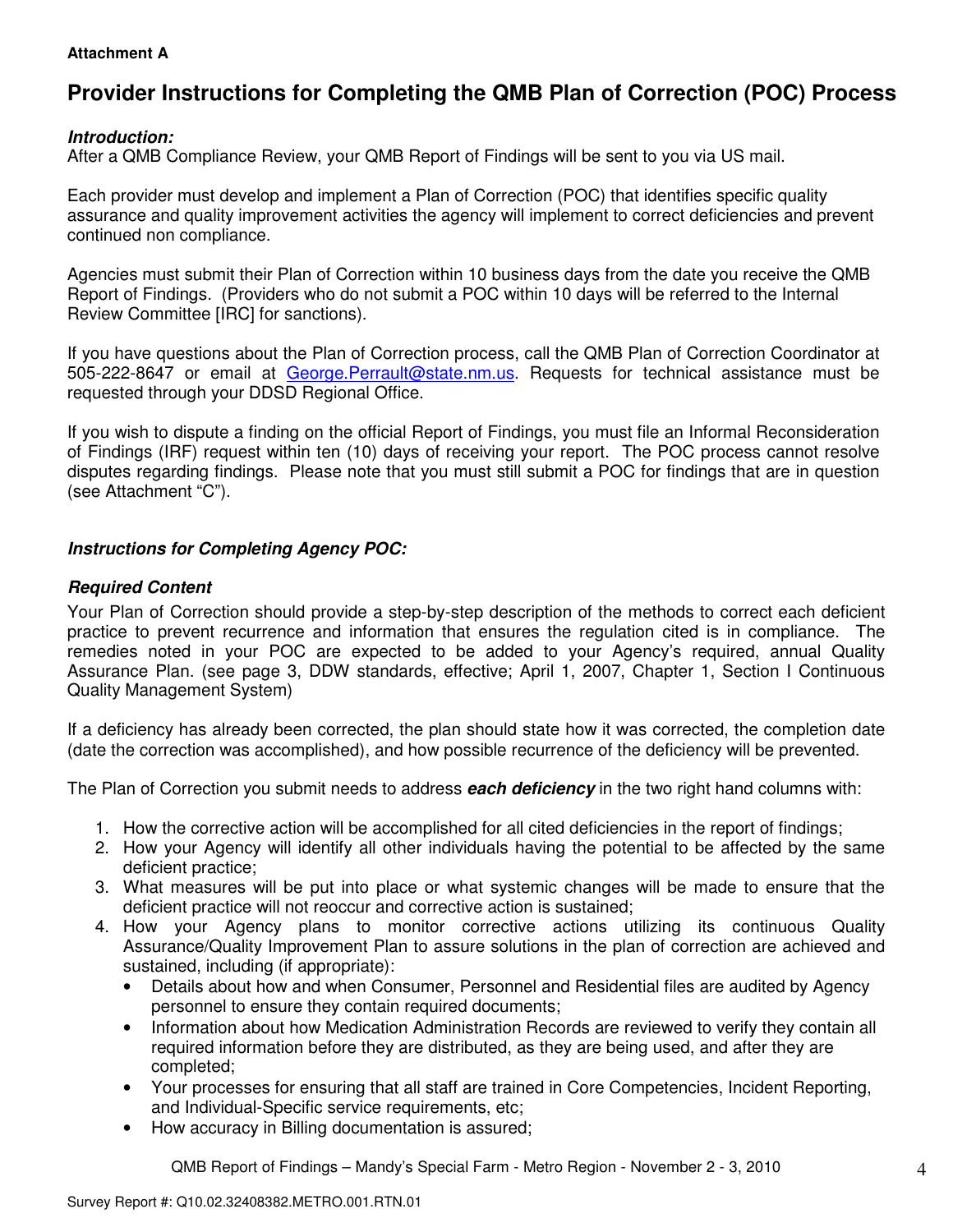- How health, safety is assured;
- For Case Management Providers, how ISPs are reviewed to verify they meet requirements, how the timeliness of LOC packet submissions and consumer visits are tracked;
- Your process for gathering, analyzing and responding to Quality data, and
- Details about Quality Targets in various areas, current status, Root Cause Analyses about why Targets were not met, and remedies implemented.
- 5. The individual's title responsible for the Plan of Correction and completion date.

**Note: Instruction or in-service of staff alone may not be a sufficient plan of correction.** This is a good first step toward correction, but additional steps should be taken to ensure the deficiency is corrected and will not recur.

## **Completion Dates**

The plan of correction must include a **completion date** (entered in the far right-hand column). Be sure the date is **realistic** in the amount of time your Agency will need to correct the deficiency; not to exceed 45 days.

Direct care issues should be corrected immediately and monitored appropriately. Some deficiencies may require a staged plan to accomplish total correction. Deficiencies requiring replacement of equipment, etc., may require more time to accomplish correction but should show reasonable time frames.

## **Plan of Correction Submission Requirements**

- 1. Your Plan of Correction must be completed on the official QMB Survey Report of Findings/Plan of Correction Form and received by QMB within ten (10) business days from the date you received the report of findings.
- 2. If you have questions about the POC process, call the POC Coordinator, George Perrault at 505-222- 8647 for assistance.
- 3. For Technical Assistance (TA) in developing or implementing your POC, contact your local DDSD Regional Office.
- 4. Submit your POC to George Perrault, POC Coordinator in any of the following ways:
	- a. Electronically at George.Perrault@state.nm.us
	- b. Faxed to 505-222-8661, or
	- c. Mailed to QMB, 5301 Central Avenue SW, Suite 400, Albuquerque, NM 87108
- 5. Do not send supporting documentation to QMB until after your POC has been approved by QMB.
- 6. QMB will notify you when your POC has been "approve" or "denied."
	- a. Whether your POC is "approved," or "denied," you will have a maximum of 45 business days from the date of receipt of your Report of Findings to correct all survey deficiencies.
	- b. If your POC is "Denied" it must be revised and resubmitted as soon as possible, as the 45 working day limit is in effect.
	- c. If your POC is "Denied" a second time your agency may be referred to the Internal Review Committee.
	- d. You will receive written confirmation that your POC has been approved by QMB and a final deadline for completion of your POC.
- 7. Failure to submit your POC within 10 days without prior approval of an extension by QMB will result in a referral to the Internal Review Committee and the possible implementation of monetary penalties and/or sanctions.
- 8. Revisions, Modifications or Extensions to your Plan of Correction (post QMB approval) must be made in writing and submitted to the Plan of Correction Coordinator at QMB, prior to the due date and are approved on a case-by-case basis. No changes may be made to your POC or the timeframes for implementation without written approval of the POC Coordinator.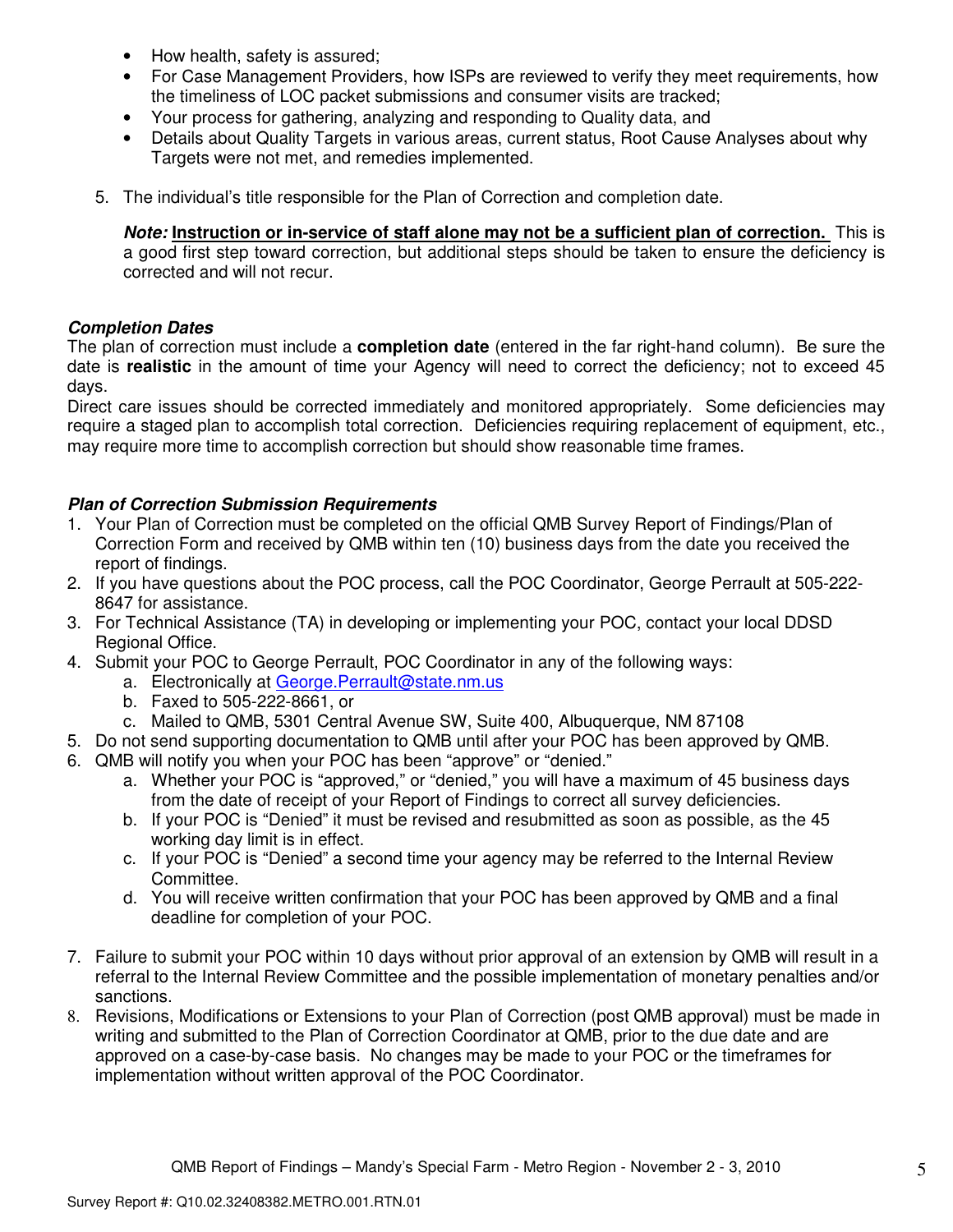## **POC Document Submission Requirements**

Once your POC has been approved by the QMB Plan of Correction Coordinator you must submit copies of documents as evidence that all deficiencies have been corrected, as follows.

- 1. Your internal documents are due within a *maximum* of 45 business days of receipt of your Report of Findings.
- 2. You may submit your documents by postal mail, fax, or electronically on disc or scanned and attached to e-mails.
- 3. All submitted documents *must be annotated*: please be sure the tag numbers and Identification numbers are indicated on each document submitted. Documents which are not annotated with the Tag number and Identification number may not be accepted.
- 4. Do not submit original documents; hard copies or scanned and electronically submitted copies are fine. Originals must be maintained in the agency file(s) per DDSD Standards.
- 5. In lieu of some documents, you may submit copies of file or home audit forms that clearly indicate cited deficiencies have been corrected, other attestations of correction must be approved by the Plan of Correction Coordinator prior to their submission.
- 6. For billing deficiencies, you must submit:
	- a. Evidence of an internal audit of billing documentation for a sample of individuals and timeframes;
	- b. Copies of "void and adjust" forms submitted to correct all over-billed or unjustified units billed identified during your internal audit.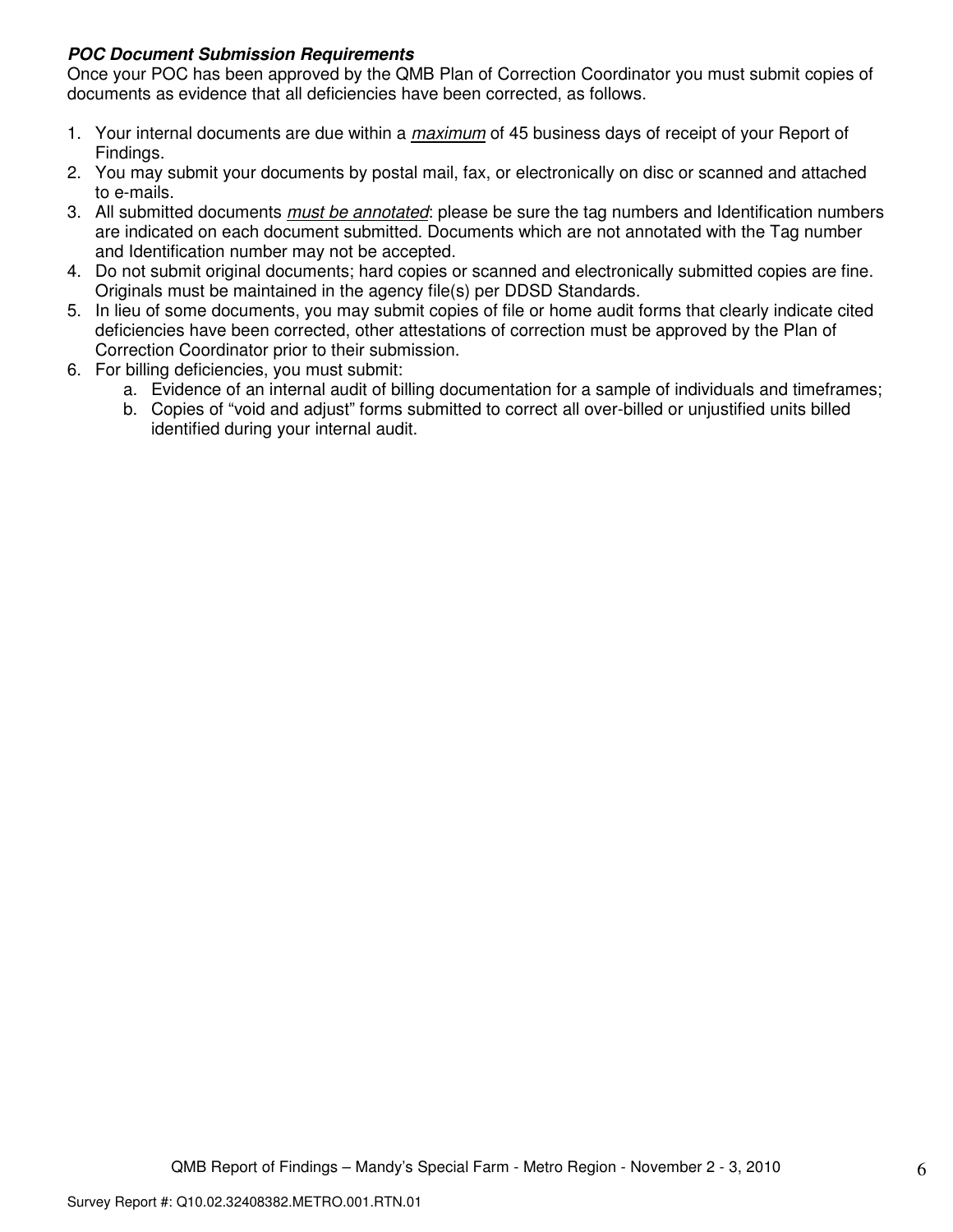Each deficiency in your Report of Findings is scored on a Scope and Severity Scale. The culmination of each deficiency's Scope and Severity is used to determine degree of compliance to standards and regulations and level of QMB Compliance Determination.

|                 |                  |                                                             |                                  | <b>SCOPE</b>                    |                                             |
|-----------------|------------------|-------------------------------------------------------------|----------------------------------|---------------------------------|---------------------------------------------|
|                 |                  |                                                             | <b>Isolated</b><br>$01\% - 15\%$ | <b>Pattern</b><br>$16\% - 79\%$ | <b>Widespread</b><br>80% - 100%             |
|                 | High Impact      | Immediate Jeopardy to<br>individual health and or<br>safety | J.                               | Κ.                              | L.                                          |
|                 |                  | <b>Actual harm</b>                                          | G.                               | н.                              | ı.                                          |
| <b>SEVERITY</b> | Medium<br>Impact | No Actual Harm<br>Potential for more than                   | D.                               | Ε.                              | $F.$ (3 or<br>more)                         |
|                 |                  | minimal harm                                                | $D.$ (2 or<br>less)              |                                 | $F.$ (no<br>conditions of<br>participation) |
|                 | Low<br>Impact    | No Actual Harm<br>Minimal potential for<br>harm.            | А.                               | <b>B.</b>                       | C.                                          |

## **Scope and Severity Definitions:**

• Isolated:

A deficiency that is limited to 1% to 15% of the sample, usually impacting few individuals in the sample.

• Pattern:

A deficiency that impacts a number or group of individuals from 16% to 79% of the sample is defined as a pattern finding. Pattern findings suggest the need for system wide corrective actions.

• Widespread:

A deficiency that impacts most or all (80% to 100%) of the individuals in the sample is defined as widespread or pervasive. Widespread findings suggest the need for system wide corrective actions as well as the need to implement a Continuous Quality Improvement process to improve or build infrastructure. Widespread findings could be referred to the Internal Review Committee for review and possible actions or sanctions.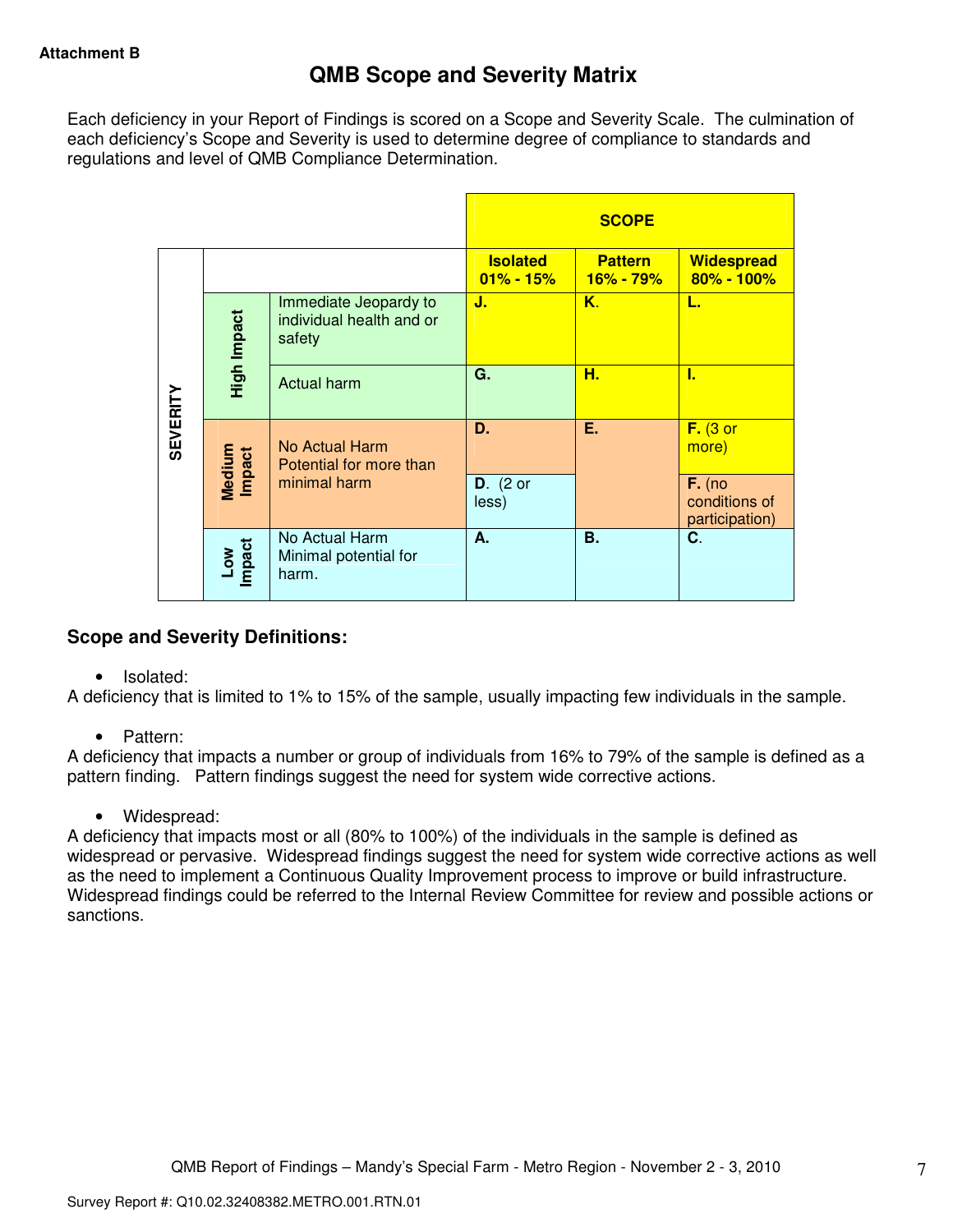# **QMB Determinations of Compliance**

• "Substantial Compliance with Conditions of Participation"

The QMB determination of "Substantial Compliance with Conditions of Participation" indicates that a provider is in substantial compliance with all 'Conditions of Participation' and other standards and regulations. The agency has obtained a level of compliance such that there is a minimal potential for harm to individuals' health and safety. To qualify for a determination of Substantial Compliance with Conditions of Participation, the provider must be in compliance with all Conditions of Participation.

• "Non-Compliance with Conditions of Participation"

The QMB determination of "Non-Compliance with Conditions of Participation" indicates that a provider is out of compliance with one (1) or more 'Conditions of Participation.' This non-compliance, if not corrected, is likely to result in a serious negative outcome or the potential for more than minimal harm to individuals' health and safety.

Providers receiving a repeat determination of 'Non-Compliance' may be referred by QMB to the Internal Review Committee (IRC) for consideration of remedies and possible actions.

• "Sub-Standard Compliance with Conditions of Participation":

The QMB determination of "Sub-Standard Compliance with Conditions of Participation" indicates a provider is significantly out of compliance with Conditions of Participation and/or has:

- Multiple findings of widespread non-compliance with any standard or regulation with a significant potential for more than minimal harm.
- Any finding of actual harm or Immediate Jeopardy.

Providers receiving a repeat determination of 'Substandard Compliance' will be referred by QMB to the Internal Review Committee (IRC) for consideration of remedies and possible actions.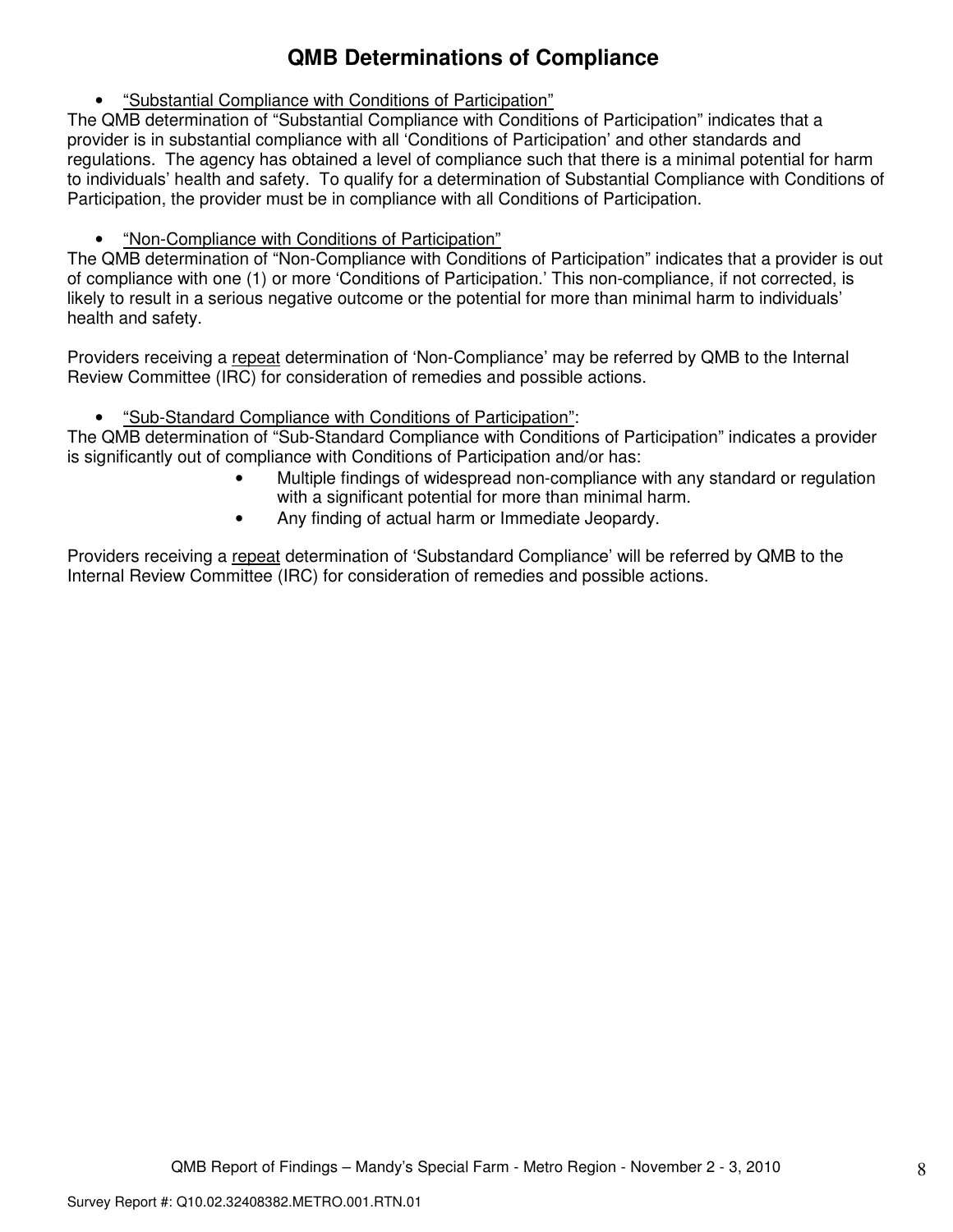## **Guidelines for the Provider Informal Reconsideration of Finding (IRF) Process**

## **Introduction:**

Throughout the QMB Survey process, surveyors are openly communicating with providers. Open communication means that surveyors have clarified issues and/or requested missing information before completing the review. Regardless, there may still be instances where the provider disagrees with a specific finding. Providers may use the following process to informally dispute a finding.

### **Instructions:**

- 1. The Informal Reconsideration of the Finding (IRF) request must be in writing to the QMB Deputy Bureau Chief **within 10 working days** of receipt of the final report.
- 2. The written request for an IRF must be completed on the QMB Request for Informal Reconsideration of Finding Form available on the QMB website: http://dhi.health.state.nm.us/qmb
- 3. The written request for an IRF must specify in detail the request for reconsideration and why the finding is inaccurate.
- 4. The IRF request must include all supporting documentation or evidence.

## **The following limitations apply to the IRF process:**

- The request for an IRF and all supporting evidence must be received within 10 days.
- Findings based on evidence requested during the survey and not provided may not be subject to reconsideration.
- The supporting documentation must be new evidence not previously reviewed or requested by the survey team.
- Providers must continue to complete their Plan of Correction during the IRF process
- Providers may not request an IRF to challenge the sampling methodology.
- Providers may not request an IRF based on disagreement with the nature of the standard or regulation.
- Providers may not request an IRF to challenge the team composition.
- Providers may not request an IRF to challenge the QMB compliance determination or the length of their DDSD provider contract.

A Provider forfeits the right to an IRF if the request is not made within 10 working days of receiving the report and/or does not include all supporting documentation or evidence to show compliance with the standards and regulations.

QMB has 30 working days to complete the review and notify the provider of the decision. The request will be reviewed by the IRF committee. The Provider will be notified in writing of the ruling; no face to face meeting will be conducted.

When a Provider requests that a finding be reconsidered, it does not stop or delay the Plan of Correction process. **Providers must continue to complete the Plan of Correction, including the finding in dispute regardless of the IRF status.** If a finding is removed or modified, it will be noted and removed or modified from the Report of Findings. It should be noted that in some cases a Plan of Correction may be completed prior to the IRF process being completed. The provider will be notified in writing on the decisions of the IRF committee.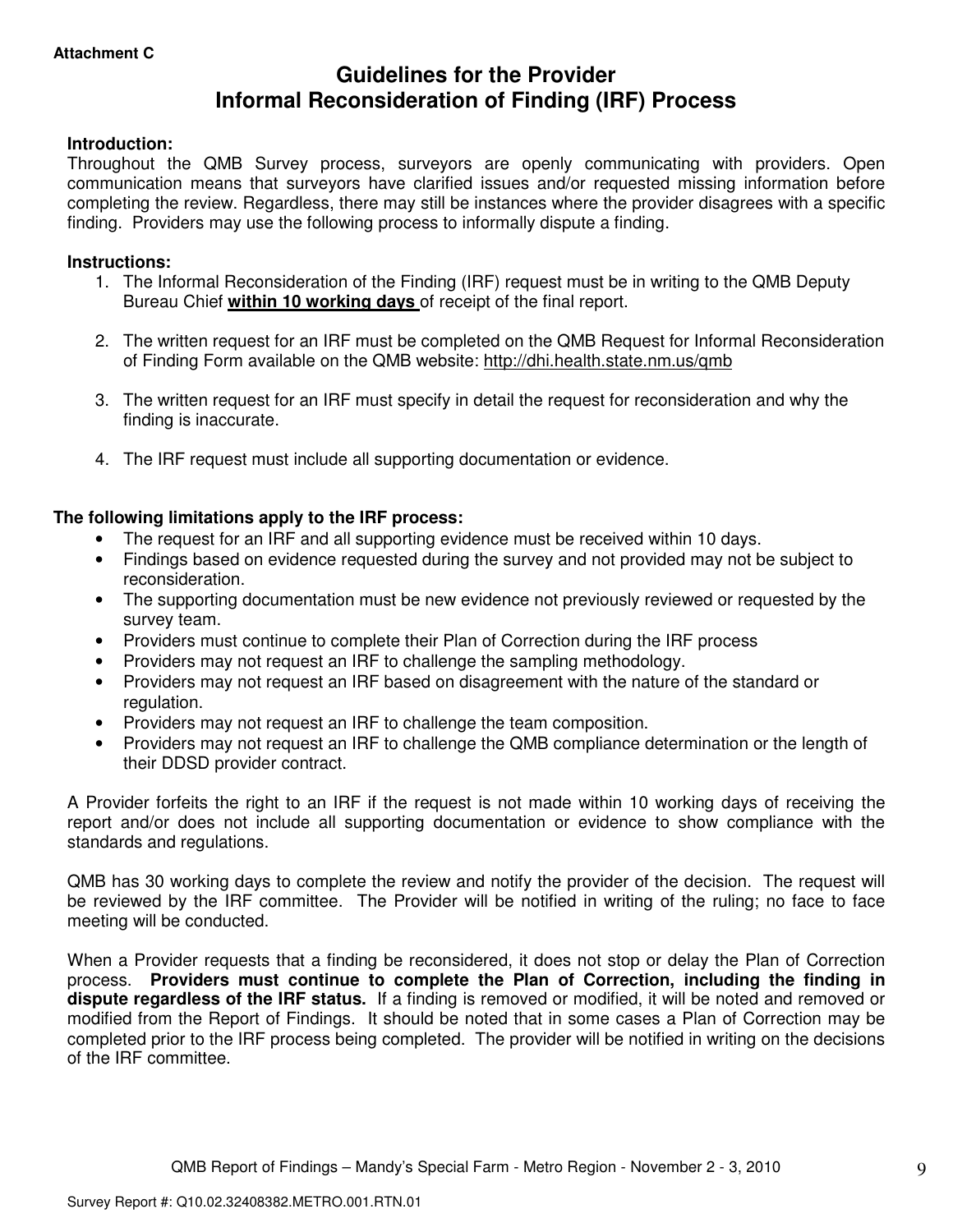| Agency:          | Mandy's Special Farm - Metro Region        |
|------------------|--------------------------------------------|
| Program:         | Developmental Disabilities Waiver          |
| Service:         | <b>Community Living (Supported Living)</b> |
| Monitoring Type: | <b>Routine Survey</b>                      |
| Date of Survey:  | November 2 - 3, 2010                       |

| <b>Standard of Care</b>                               | <b>Deficiency</b>                                  | <b>Agency Plan of Correction and</b> | <b>Date</b> |
|-------------------------------------------------------|----------------------------------------------------|--------------------------------------|-------------|
|                                                       |                                                    | <b>Responsible Party</b>             | <b>Due</b>  |
| Tag # 1A03 CQI System                                 | <b>Scope and Severity Rating: C</b>                |                                      |             |
| Developmental Disabilities (DD) Waiver Service        | Based on record review and interview, the Agency   |                                      |             |
| Standards effective 4/1/2007                          | failed to establish and implement a quality        |                                      |             |
| <b>CHAPTER 1 I. PROVIDER AGENCY</b>                   | improvement system for reviewing alleged           |                                      |             |
| <b>ENROLLMENT PROCESS</b>                             | complaints and incidents.                          |                                      |             |
| I. Continuous Quality Management System:              |                                                    |                                      |             |
| Prior to approval or renewal of a DD Waiver           | Review of the Agency's Quality Improvement plan    |                                      |             |
| Provider Agreement, the Provider Agency is            | did not contain the following:                     |                                      |             |
| required to submit in writing the current Continuous  |                                                    |                                      |             |
| Quality Improvement Plan to the DOH for approval.     | community based service providers providing<br>(4) |                                      |             |
| In addition, on an annual basis DD Waiver Provider    | developmental disabilities services must have      |                                      |             |
| Agencies shall develop or update and implement        | an incident management committee to address        |                                      |             |
| the Continuous Quality Improvement Plan. The CQI      | internal and external incident reports for the     |                                      |             |
| Plan shall be used to 1) discover strengths and       | purpose of looking at internal root causes and     |                                      |             |
| challenges of the provider agency, as well as         | to take action on identified trends or issues.     |                                      |             |
| strengths, and barriers individuals experience in     |                                                    |                                      |             |
| receiving the quality, quantity, and meaningfulness   | When #50 was asked if the Agency had an Incident   |                                      |             |
| of services that he or she desires; 2) build on       | Management Quality Improvement System, which       |                                      |             |
| strengths and remediate individual and provider       | included, a process for reviewing alleged,         |                                      |             |
| level issues to improve the provider's service        | complaints & incident; documentation of internal   |                                      |             |
| provision over time. At a minimum the CQI Plan        | investigations of alleged violations; reasonable   |                                      |             |
| shall address how the agency will collect, analyze,   | steps taken to prevent further incident and        |                                      |             |
| act on data and evaluate results related to:          | documentation of corrective active, the following  |                                      |             |
| Individual access to needed services and<br>(1)       | was reported:                                      |                                      |             |
| supports;                                             |                                                    |                                      |             |
| Effectiveness and timeliness of implementation<br>(2) | #50 stated, "As soon as an IR is complete it       |                                      |             |
| of Individualized Service Plans;                      | goes to the Administrative Assistant for input     |                                      |             |
| Trends in achievement of individual outcomes<br>(3)   | into the computer. Data is reviewed at least       |                                      |             |
| in the Individual Service Plans;                      | quarterly. I would discuss the data with my        |                                      |             |
| Trends in medication and medical incidents<br>(4)     | Service Coordinator but there is not a formal      |                                      |             |
| leading to adverse health events;                     | Incident Management Committee."                    |                                      |             |
| Trends in the adequacy of planning and<br>(5)         |                                                    |                                      |             |
| coordination of healthcare supports at both           |                                                    |                                      |             |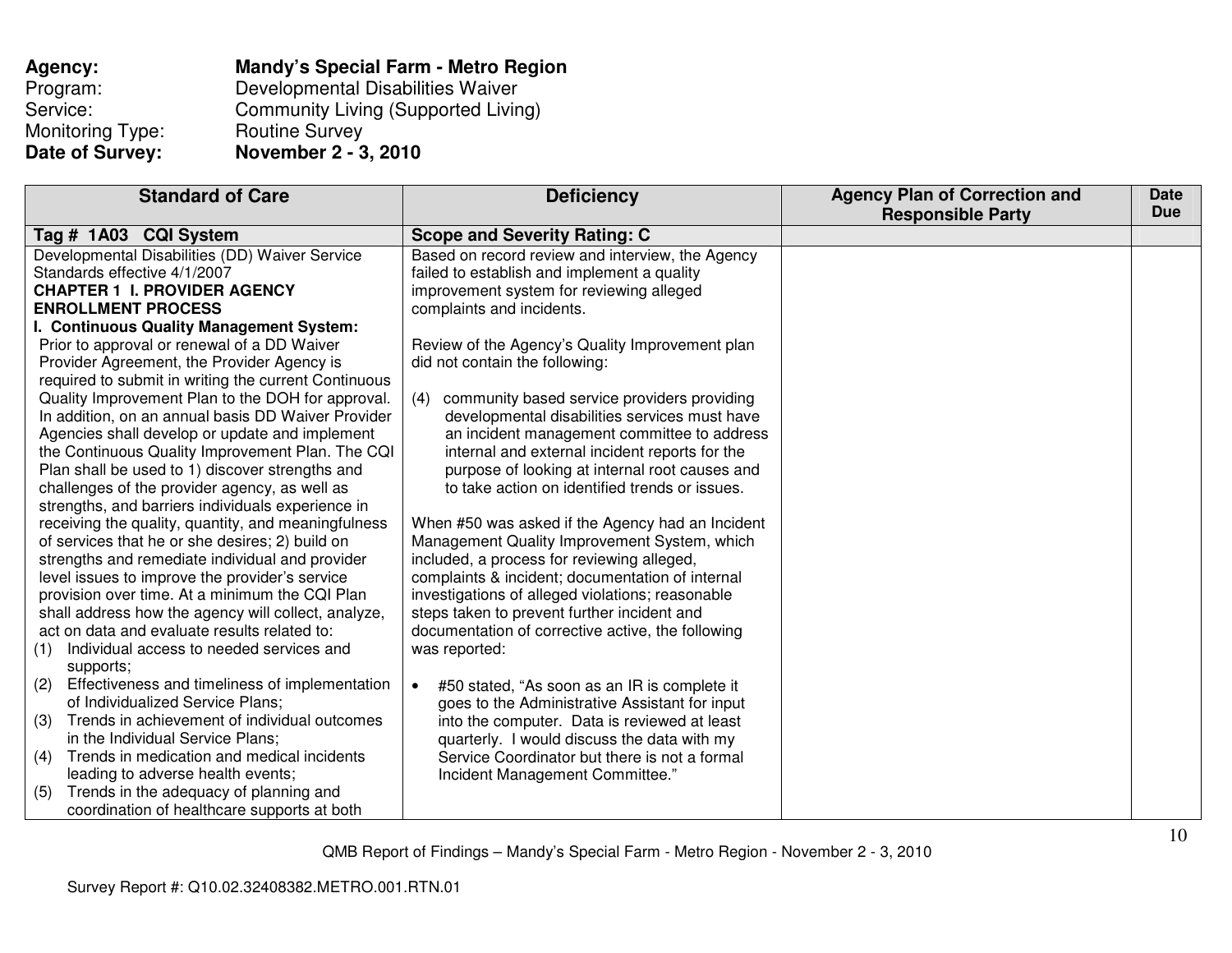| supervisory and direct support levels;                                                                       |  |  |
|--------------------------------------------------------------------------------------------------------------|--|--|
| Quality and completeness documentation; and<br>(6)<br>Trends in individual and guardian satisfaction.<br>(7) |  |  |
|                                                                                                              |  |  |
| 7.1.13.9 INCIDENT MANAGEMENT SYSTEM                                                                          |  |  |
| <b>REPORTING REQUIREMENTS FOR COMMUNITY</b>                                                                  |  |  |
| <b>BASED SERVICE PROVIDERS:</b><br>E. Quality Improvement System for Community                               |  |  |
| Based Service Providers: The community based                                                                 |  |  |
| service provider shall establish and implement a                                                             |  |  |
| quality improvement system for reviewing alleged                                                             |  |  |
| complaints and incidents. The incident management                                                            |  |  |
| system shall include written documentation of                                                                |  |  |
| corrective actions taken. The community based<br>service provider shall maintain documented                  |  |  |
| evidence that all alleged violations are thoroughly                                                          |  |  |
| investigated, and shall take all reasonable steps to                                                         |  |  |
| prevent further incidents. The community based                                                               |  |  |
| service provider shall provide the following internal<br>monitoring and facilitating quality improvement     |  |  |
| system:                                                                                                      |  |  |
|                                                                                                              |  |  |
| community based service providers funded<br>(1)                                                              |  |  |
| through the long-term services division to                                                                   |  |  |
| provide waiver services shall have current<br>incident management policy and procedures in                   |  |  |
| place, which comply with the department's                                                                    |  |  |
| current requirements;                                                                                        |  |  |
| community based service providers providing<br>(2)                                                           |  |  |
| developmental disabilities services must have                                                                |  |  |
| a designated incident management coordinator<br>in place;                                                    |  |  |
| community based service providers providing<br>(4)                                                           |  |  |
| developmental disabilities services must have                                                                |  |  |
| an incident management committee to address                                                                  |  |  |
| internal and external incident reports for the<br>purpose of looking at internal root causes and             |  |  |
| to take action on identified trends or issues.                                                               |  |  |
|                                                                                                              |  |  |
|                                                                                                              |  |  |
|                                                                                                              |  |  |
|                                                                                                              |  |  |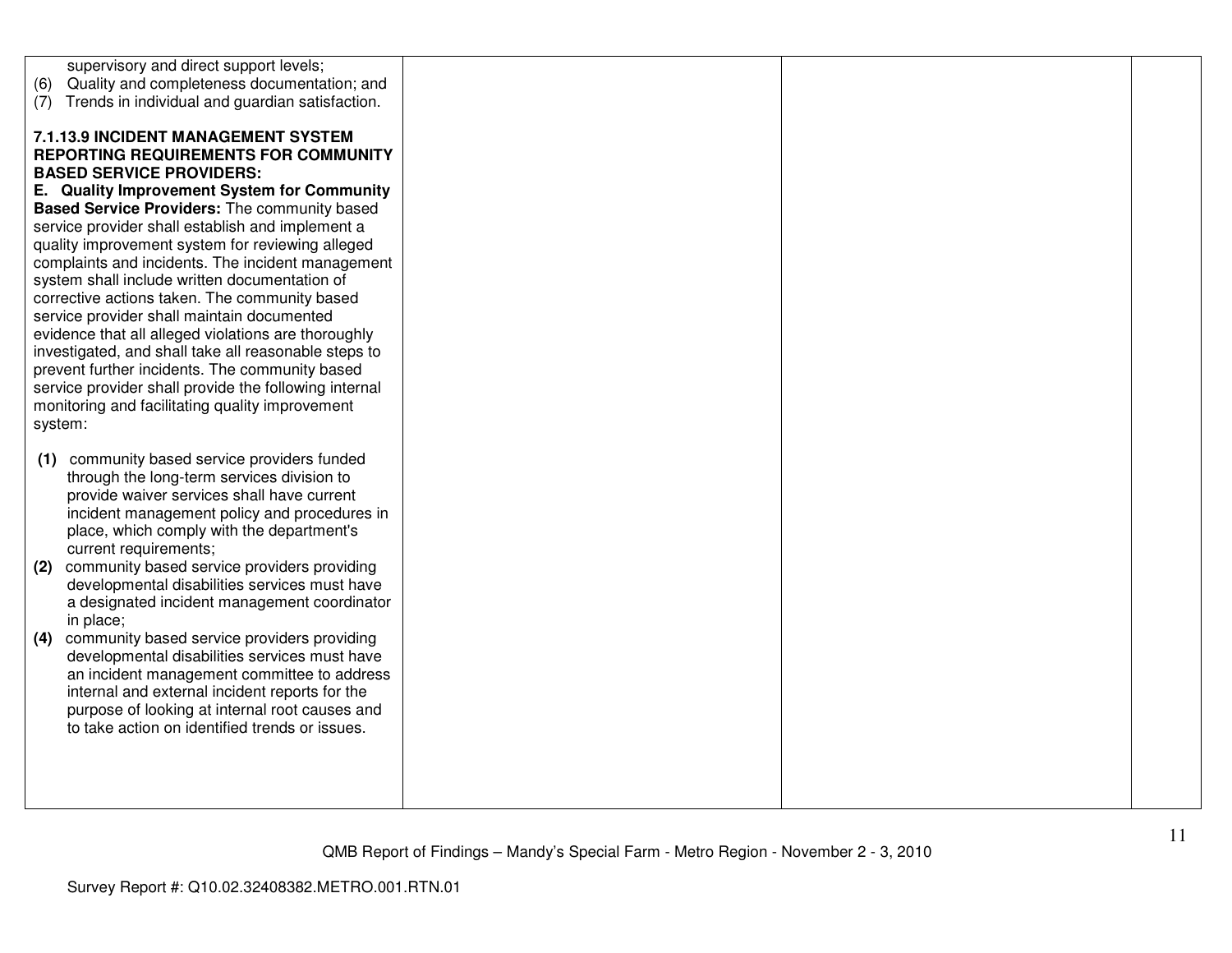| Tag #1A08 Agency Case File                              | <b>Scope and Severity Rating: B</b>                     |  |
|---------------------------------------------------------|---------------------------------------------------------|--|
| Developmental Disabilities (DD) Waiver Service          | Based on record review, the Agency failed to            |  |
| Standards effective 4/1/2007                            | maintain at the administrative office a confidential    |  |
| <b>CHAPTER 1 II. PROVIDER AGENCY</b>                    | case file for 1 of 2 individuals.                       |  |
| <b>REQUIREMENTS:</b> The objective of these standards   |                                                         |  |
| is to establish Provider Agency policy, procedure       | Review of the Agency individual case files found the    |  |
| and reporting requirements for DD Medicaid Waiver       | following items were not found, incomplete, and/or      |  |
| program. These requirements apply to all such           | not current:                                            |  |
| Provider Agency staff, whether directly employed or     |                                                         |  |
| subcontracting with the Provider Agency. Additional     | • ISP Teaching & Support Strategies                     |  |
| Provider Agency requirements and personnel              | Individual #2 - TASS not found for:                     |  |
| qualifications may be applicable for specific service   | ° Outcome Statement #3                                  |  |
| standards.                                              | $\triangleright$ "Will go waking out in the community." |  |
| D. Provider Agency Case File for the Individual:        |                                                         |  |
| All Provider Agencies shall maintain at the             | • Speech Therapy Plan (#2)                              |  |
| administrative office a confidential case file for each |                                                         |  |
| individual. Case records belong to the individual       |                                                         |  |
| receiving services and copies shall be provided to      |                                                         |  |
| the receiving agency whenever an individual             |                                                         |  |
| changes providers. The record must also be made         |                                                         |  |
| available for review when requested by DOH, HSD         |                                                         |  |
| or federal government representatives for oversight     |                                                         |  |
| purposes. The individual's case file shall include      |                                                         |  |
| the following requirements:                             |                                                         |  |
| (1) Emergency contact information, including the        |                                                         |  |
| individual's address, telephone number, names           |                                                         |  |
| and telephone numbers of relatives, or guardian         |                                                         |  |
| or conservator, physician's name(s) and                 |                                                         |  |
| telephone number(s), pharmacy name, address             |                                                         |  |
| and telephone number, and health plan if                |                                                         |  |
| appropriate;                                            |                                                         |  |
| (2) The individual's complete and current ISP, with     |                                                         |  |
| all supplemental plans specific to the individual,      |                                                         |  |
| and the most current completed Health                   |                                                         |  |
| Assessment Tool (HAT);                                  |                                                         |  |
| (3) Progress notes and other service delivery           |                                                         |  |
| documentation;                                          |                                                         |  |
| (4) Crisis Prevention/Intervention Plans, if there are  |                                                         |  |
| any for the individual;                                 |                                                         |  |
| (5) A medical history, which shall include at least     |                                                         |  |
| demographic data, current and past medical              |                                                         |  |
| diagnoses including the cause (if known) of the         |                                                         |  |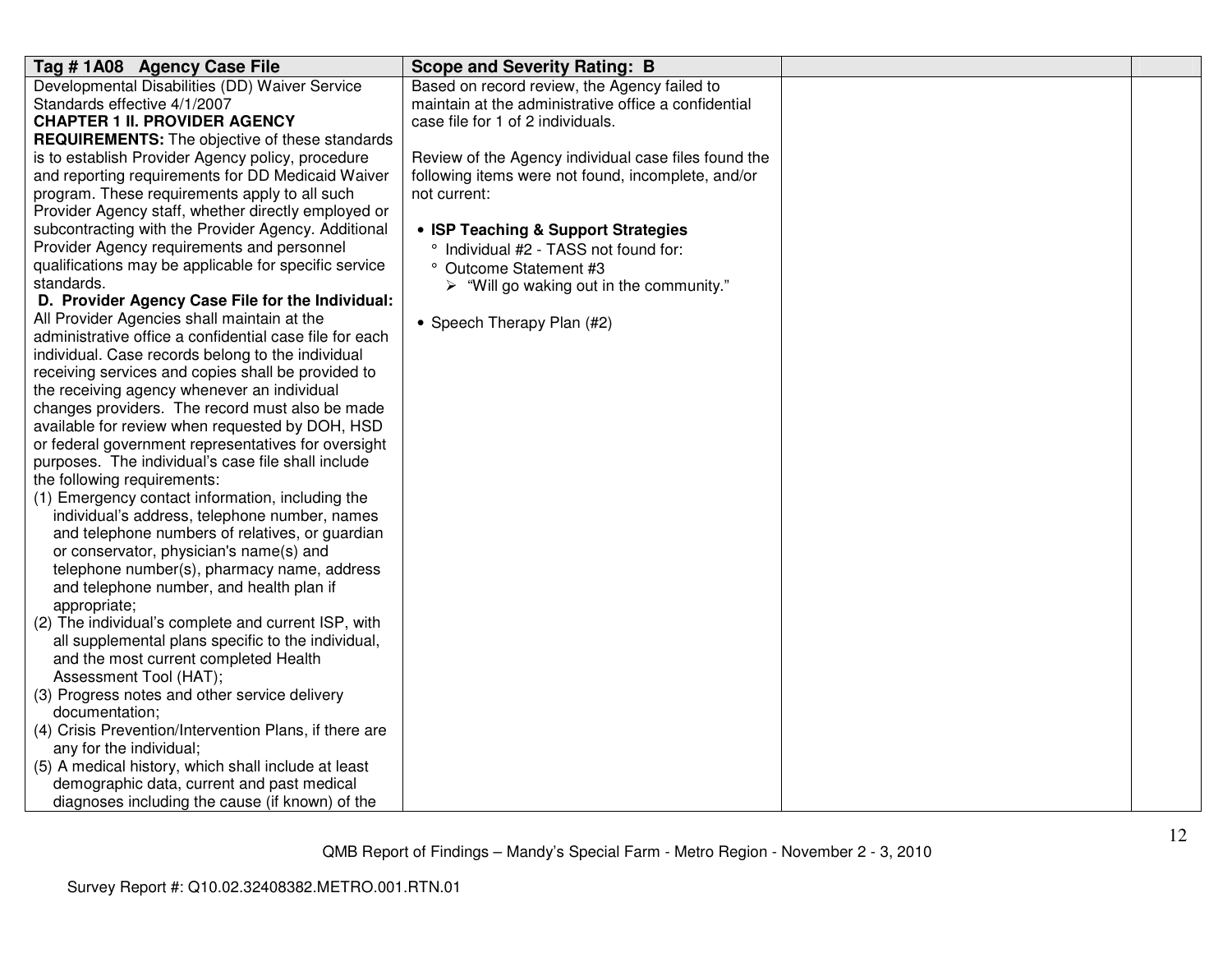| developmental disability, psychiatric diagnoses,    |  |  |
|-----------------------------------------------------|--|--|
| allergies (food, environmental, medications),       |  |  |
| immunizations, and most recent physical exam;       |  |  |
| (6) When applicable, transition plans completed for |  |  |
| individuals at the time of discharge from Fort      |  |  |
| Stanton Hospital or Los Lunas Hospital and          |  |  |
| Training School; and                                |  |  |
| (7) Case records belong to the individual receiving |  |  |
| services and copies shall be provided to the        |  |  |
| individual upon request.                            |  |  |
| (8) The receiving Provider Agency shall be provided |  |  |
| at a minimum the following records whenever an      |  |  |
| individual changes provider agencies:               |  |  |
| (a) Complete file for the past 12 months;           |  |  |
| (b) ISP and quarterly reports from the current      |  |  |
| and prior ISP year;                                 |  |  |
| (c) Intake information from original admission to   |  |  |
| services; and                                       |  |  |
| (d) When applicable, the Individual Transition      |  |  |
| Plan at the time of discharge from Los Lunas        |  |  |
| Hospital and Training School or Ft. Stanton         |  |  |
| Hospital.                                           |  |  |
|                                                     |  |  |
|                                                     |  |  |
|                                                     |  |  |
|                                                     |  |  |
|                                                     |  |  |
|                                                     |  |  |
|                                                     |  |  |
|                                                     |  |  |
|                                                     |  |  |
|                                                     |  |  |
|                                                     |  |  |
|                                                     |  |  |
|                                                     |  |  |
|                                                     |  |  |
|                                                     |  |  |
|                                                     |  |  |
|                                                     |  |  |
|                                                     |  |  |
|                                                     |  |  |
|                                                     |  |  |
|                                                     |  |  |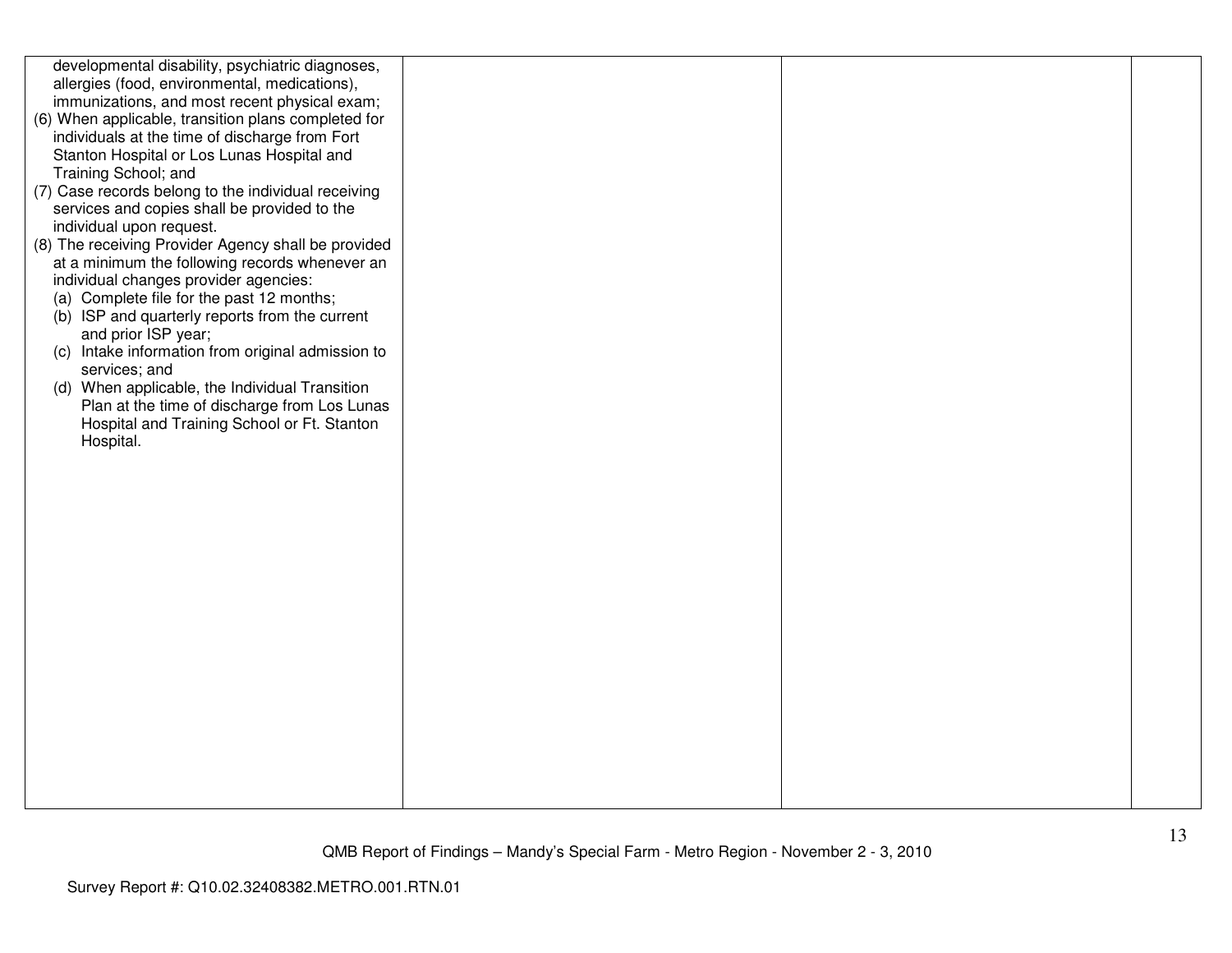| Tag # 1A09 Medication Delivery (MAR) -                                                                                                                                                                                                                                                                                                                                                                                                                                                                                                                                                                                                                                                                                                                                                                                                                                                                           | <b>Scope and Severity Rating: E</b>                                                                                                                                                                                                                                                                                                                                                                    |  |
|------------------------------------------------------------------------------------------------------------------------------------------------------------------------------------------------------------------------------------------------------------------------------------------------------------------------------------------------------------------------------------------------------------------------------------------------------------------------------------------------------------------------------------------------------------------------------------------------------------------------------------------------------------------------------------------------------------------------------------------------------------------------------------------------------------------------------------------------------------------------------------------------------------------|--------------------------------------------------------------------------------------------------------------------------------------------------------------------------------------------------------------------------------------------------------------------------------------------------------------------------------------------------------------------------------------------------------|--|
| <b>Routine Medication</b>                                                                                                                                                                                                                                                                                                                                                                                                                                                                                                                                                                                                                                                                                                                                                                                                                                                                                        |                                                                                                                                                                                                                                                                                                                                                                                                        |  |
| Developmental Disabilities (DD) Waiver Service<br>Standards effective 4/1/2007<br><b>CHAPTER 1 II. PROVIDER AGENCY</b>                                                                                                                                                                                                                                                                                                                                                                                                                                                                                                                                                                                                                                                                                                                                                                                           | Medication Administration Records (MAR) were<br>reviewed for the months of July, August &<br>September 2010.                                                                                                                                                                                                                                                                                           |  |
| <b>REQUIREMENTS:</b> The objective of these standards<br>is to establish Provider Agency policy, procedure<br>and reporting requirements for DD Medicaid Waiver<br>program. These requirements apply to all such<br>Provider Agency staff, whether directly employed or<br>subcontracting with the Provider Agency. Additional<br>Provider Agency requirements and personnel<br>qualifications may be applicable for specific service<br>standards.<br>Е.<br><b>Medication Delivery: Provider Agencies</b><br>that provide Community Living, Community<br>Inclusion or Private Duty Nursing services shall<br>have written policies and procedures regarding<br>medication(s) delivery and tracking and reporting of<br>medication errors in accordance with DDSD<br>Medication Assessment and Delivery Policy and<br>Procedures, the Board of Nursing Rules and Board<br>of Pharmacy standards and regulations. | Based on record review, 1 of 2 individuals had<br>Medication Administration Records, which contained<br>missing medications entries and/or other errors:<br>Individual #1<br><b>July 2010</b><br>Medication Administration Records contained<br>missing entries. No documentation found<br>indicating reason for missing entries:<br>• Mupirocin 2% Ointment (2 times daily) - Blank<br>7/31 (8:30 PM) |  |
| (2) When required by the DDSD Medication<br>Assessment and Delivery Policy, Medication<br>Administration Records (MAR) shall be maintained<br>and include:<br>(a) The name of the individual, a transcription of<br>the physician's written or licensed health care<br>provider's prescription including the brand<br>and generic name of the medication,<br>diagnosis for which the medication is<br>prescribed;<br>(b) Prescribed dosage, frequency and<br>method/route of administration, times and<br>dates of administration;<br>(c) Initials of the individual administering or<br>assisting with the medication;<br>(d) Explanation of any medication irregularity;<br>Documentation of any allergic reaction or<br>(e)<br>adverse medication effect; and                                                                                                                                                 |                                                                                                                                                                                                                                                                                                                                                                                                        |  |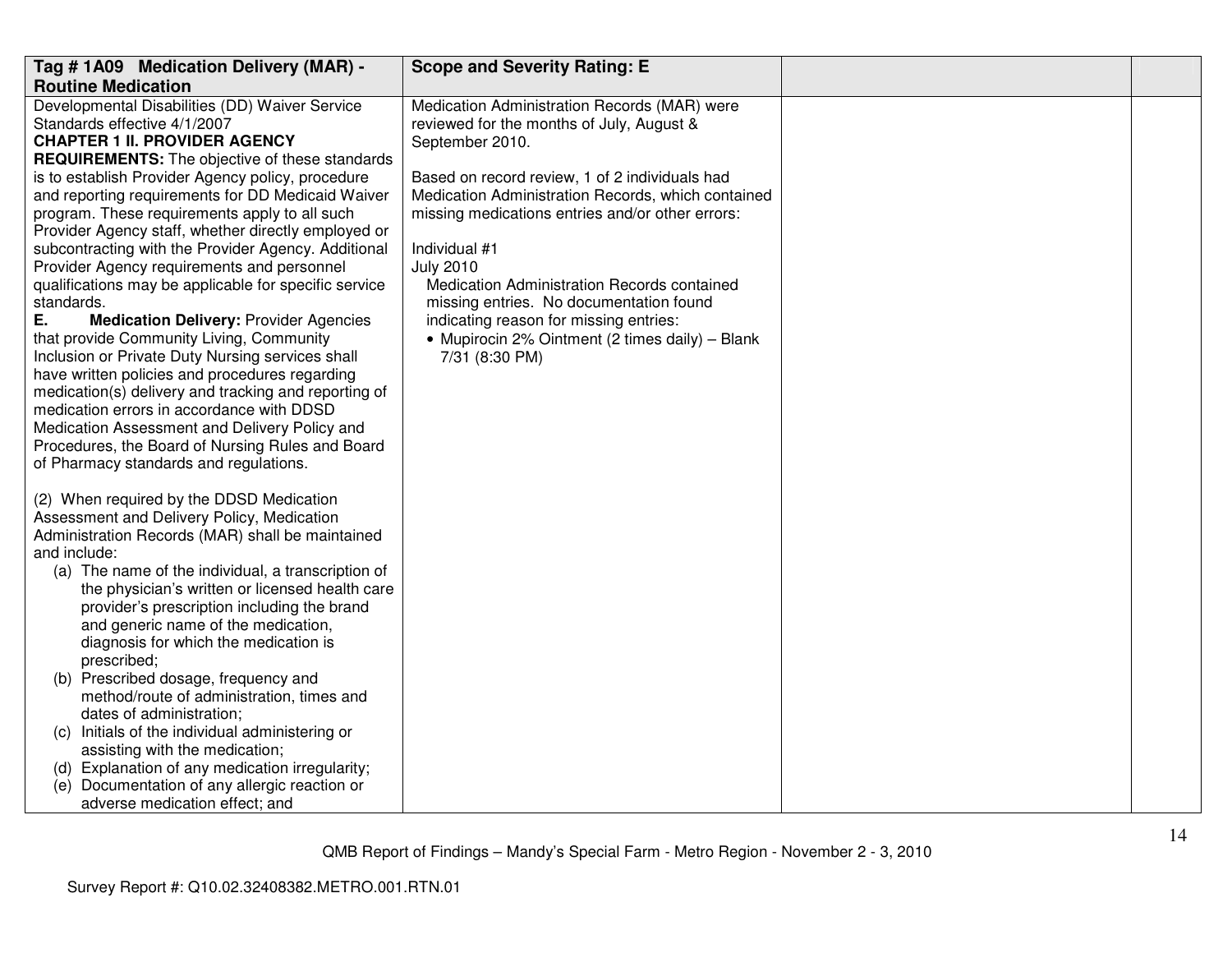| For PRN medication, an explanation for the<br>(f)   |  |  |
|-----------------------------------------------------|--|--|
| use of the PRN medication shall include             |  |  |
| observable signs/symptoms or                        |  |  |
| circumstances in which the medication is to         |  |  |
| be used, and documentation of effectiveness         |  |  |
| of PRN medication administered.                     |  |  |
| (3) The Provider Agency shall also maintain a       |  |  |
| signature page that designates the full name that   |  |  |
| corresponds to each initial used to document        |  |  |
| administered or assisted delivery of each dose;     |  |  |
| (4) MARs are not required for individuals           |  |  |
| participating in Independent Living who self-       |  |  |
| administer their own medications;                   |  |  |
| (5) Information from the prescribing pharmacy       |  |  |
| regarding medications shall be kept in the home and |  |  |
| community inclusion service locations and shall     |  |  |
| include the expected desired outcomes of            |  |  |
| administrating the medication, signs and symptoms   |  |  |
| of adverse events and interactions with other       |  |  |
| medications;                                        |  |  |
|                                                     |  |  |
| NMAC 16.19.11.8 MINIMUM STANDARDS:                  |  |  |
| A. MINIMUM STANDARDS FOR THE                        |  |  |
| DISTRIBUTION, STORAGE, HANDLING AND                 |  |  |
| <b>RECORD KEEPING OF DRUGS:</b>                     |  |  |
|                                                     |  |  |
| (d) The facility shall have a Medication            |  |  |
| Administration Record (MAR) documenting             |  |  |
| medication administered to residents, including     |  |  |
| over-the-counter medications. This                  |  |  |
| documentation shall include:                        |  |  |
| Name of resident;<br>(i)                            |  |  |
| (ii)<br>Date given;                                 |  |  |
| (iii)<br>Drug product name;                         |  |  |
| Dosage and form;<br>(iv)                            |  |  |
| Strength of drug;<br>(v)                            |  |  |
| Route of administration;<br>(vi)                    |  |  |
| (vii) How often medication is to be taken;          |  |  |
| (viii) Time taken and staff initials;               |  |  |
| Dates when the medication is discontinued<br>(ix)   |  |  |
| or changed;                                         |  |  |
| The name and initials of all staff<br>(x)           |  |  |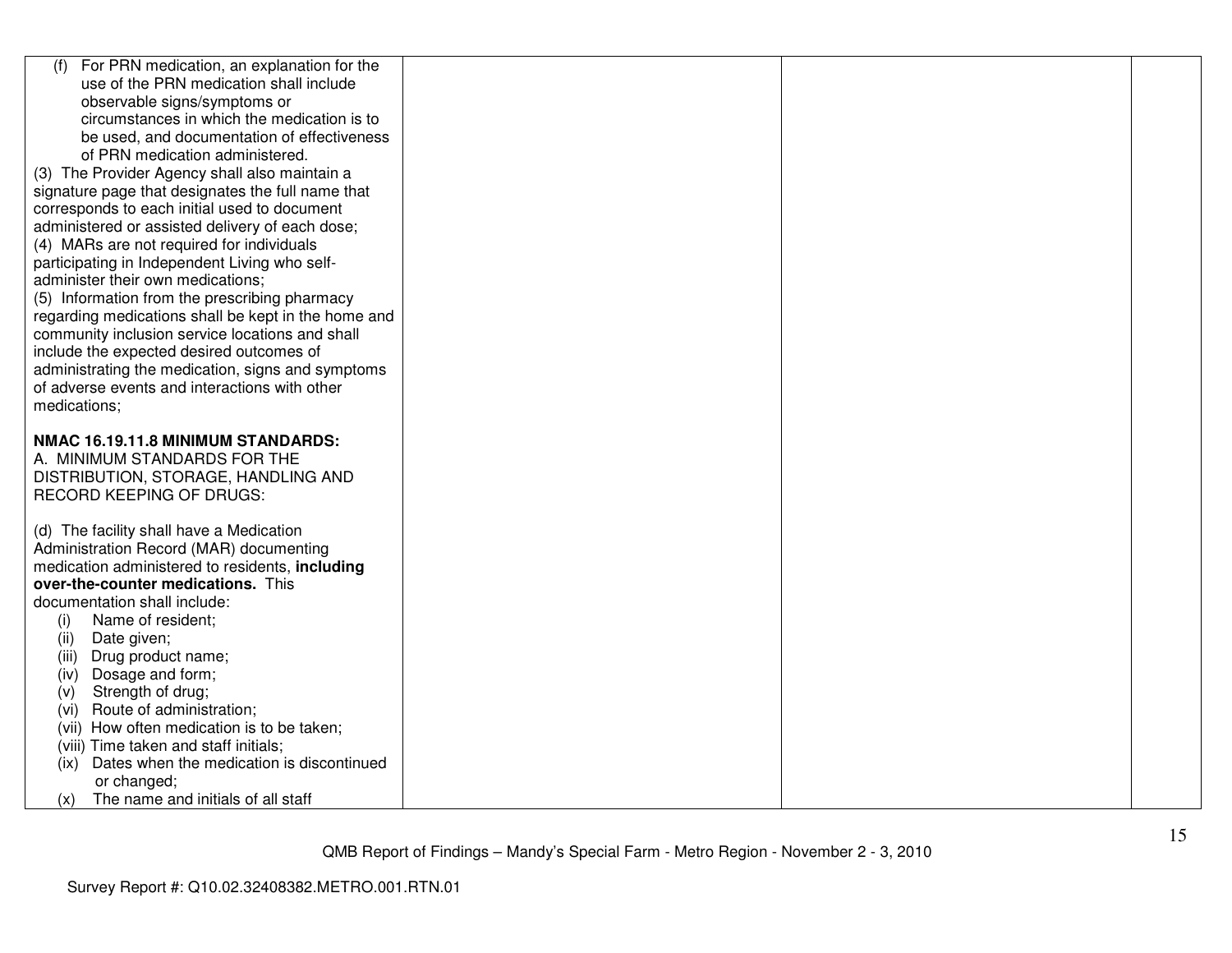| administering medications.                             |  |  |
|--------------------------------------------------------|--|--|
|                                                        |  |  |
| <b>Model Custodial Procedure Manual</b>                |  |  |
| <b>D. Administration of Drugs</b>                      |  |  |
| Unless otherwise stated by practitioner, patients will |  |  |
| not be allowed to administer their own medications.    |  |  |
|                                                        |  |  |
| Document the practitioner's order authorizing the      |  |  |
| self-administration of medications.                    |  |  |
|                                                        |  |  |
| All PRN (As needed) medications shall have             |  |  |
| complete detail instructions regarding the             |  |  |
|                                                        |  |  |
| administering of the medication. This shall include:   |  |  |
| $\triangleright$ symptoms that indicate the use of the |  |  |
| medication,                                            |  |  |
| exact dosage to be used, and<br>$\blacktriangleright$  |  |  |
| the exact amount to be used in a 24 hour<br>➤          |  |  |
| period.                                                |  |  |
|                                                        |  |  |
|                                                        |  |  |
|                                                        |  |  |
|                                                        |  |  |
|                                                        |  |  |
|                                                        |  |  |
|                                                        |  |  |
|                                                        |  |  |
|                                                        |  |  |
|                                                        |  |  |
|                                                        |  |  |
|                                                        |  |  |
|                                                        |  |  |
|                                                        |  |  |
|                                                        |  |  |
|                                                        |  |  |
|                                                        |  |  |
|                                                        |  |  |
|                                                        |  |  |
|                                                        |  |  |
|                                                        |  |  |
|                                                        |  |  |
|                                                        |  |  |
|                                                        |  |  |
|                                                        |  |  |
|                                                        |  |  |
|                                                        |  |  |
|                                                        |  |  |
|                                                        |  |  |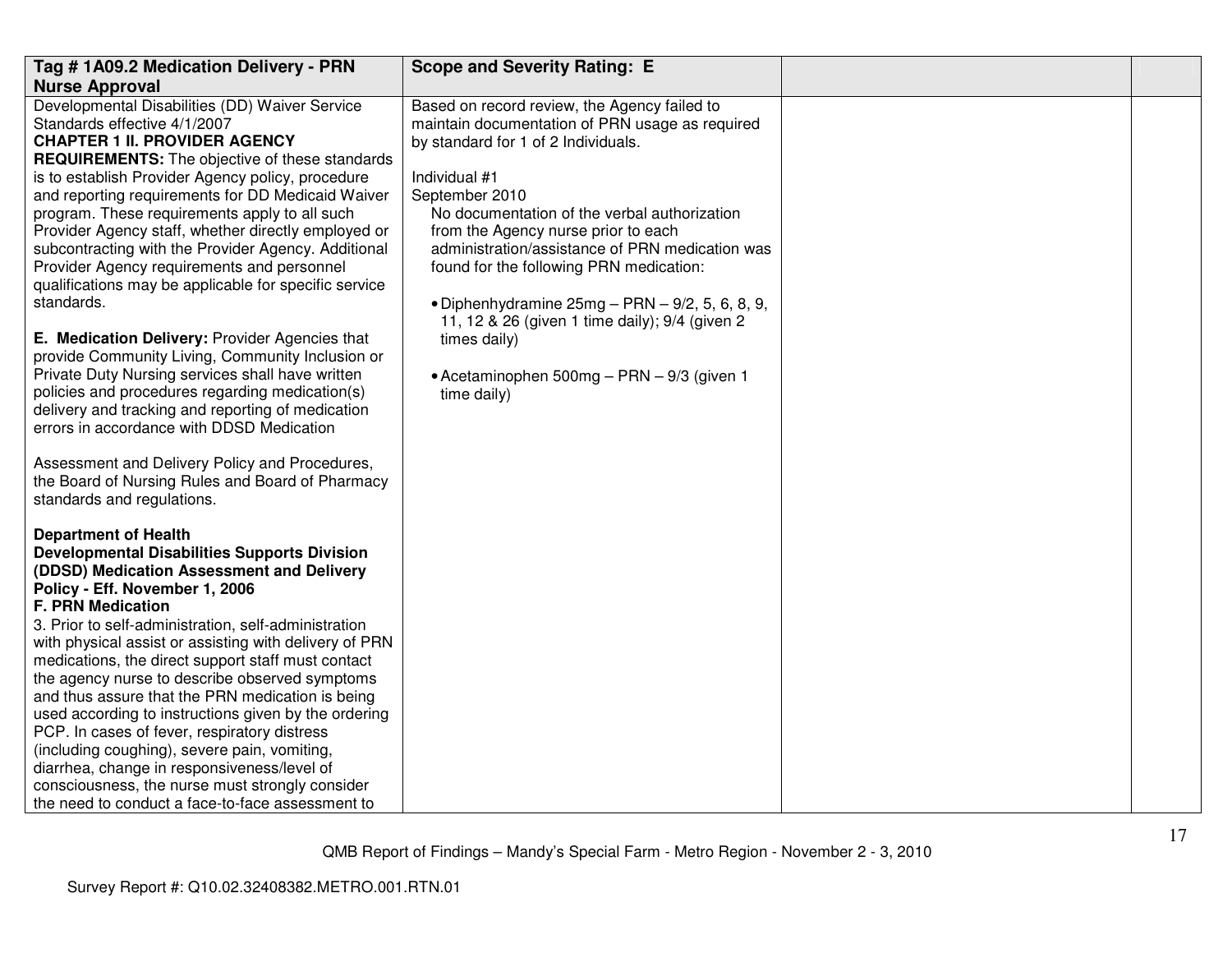| assure that the PRN does not mask a condition          |  |  |
|--------------------------------------------------------|--|--|
| better treated by seeking medical attention. This      |  |  |
| does not apply to home based/family living settings    |  |  |
| where the provider is related by affinity or by        |  |  |
| consanguinity to the individual.                       |  |  |
|                                                        |  |  |
| 4. The agency nurse shall review the utilization of    |  |  |
| PRN medications routinely. Frequent or escalating      |  |  |
| use of PRN medications must be reported to the         |  |  |
| PCP and discussed by the Interdisciplinary for         |  |  |
| changes to the overall support plan (see Section H     |  |  |
| of this policy).                                       |  |  |
| H. Agency Nurse Monitoring                             |  |  |
| 1. Regardless of the level of assistance with          |  |  |
| medication delivery that is required by the individual |  |  |
| or the route through which the medication is           |  |  |
| delivered, the agency nurses must monitor the          |  |  |
| individual's response to the effects of their routine  |  |  |
| and PRN medications. The frequency and type of         |  |  |
| monitoring must be based on the nurse's                |  |  |
| assessment of the individual and consideration of      |  |  |
| the individual's diagnoses, health status, stability,  |  |  |
| utilization of PRN medications and level of support    |  |  |
| required by the individual's condition and the skill   |  |  |
| level and needs of the direct care staff. Nursing      |  |  |
| monitoring should be based on prudent nursing          |  |  |
| practice and should support the safety and             |  |  |
| independence of the individual in the community        |  |  |
| setting. The health care plan shall reflect the        |  |  |
| planned monitoring of the individual's response to     |  |  |
| medication.                                            |  |  |
| <b>Department of Health Developmental Disabilities</b> |  |  |
| <b>Supports Division (DDSD) - Procedure Title:</b>     |  |  |
| <b>Medication Assessment and Delivery Procedure</b>    |  |  |
| Eff Date: November 1, 2006                             |  |  |
| C. 3. Prior to delivery of the PRN, direct support     |  |  |
| staff must contact the agency nurse to describe        |  |  |
| observed symptoms and thus assure that the PRN         |  |  |
| is being used according to instructions given by the   |  |  |
| ordering PCP. In cases of fever, respiratory distress  |  |  |
| (including coughing), severe pain, vomiting,           |  |  |
| diarrhea, change in responsiveness/level of            |  |  |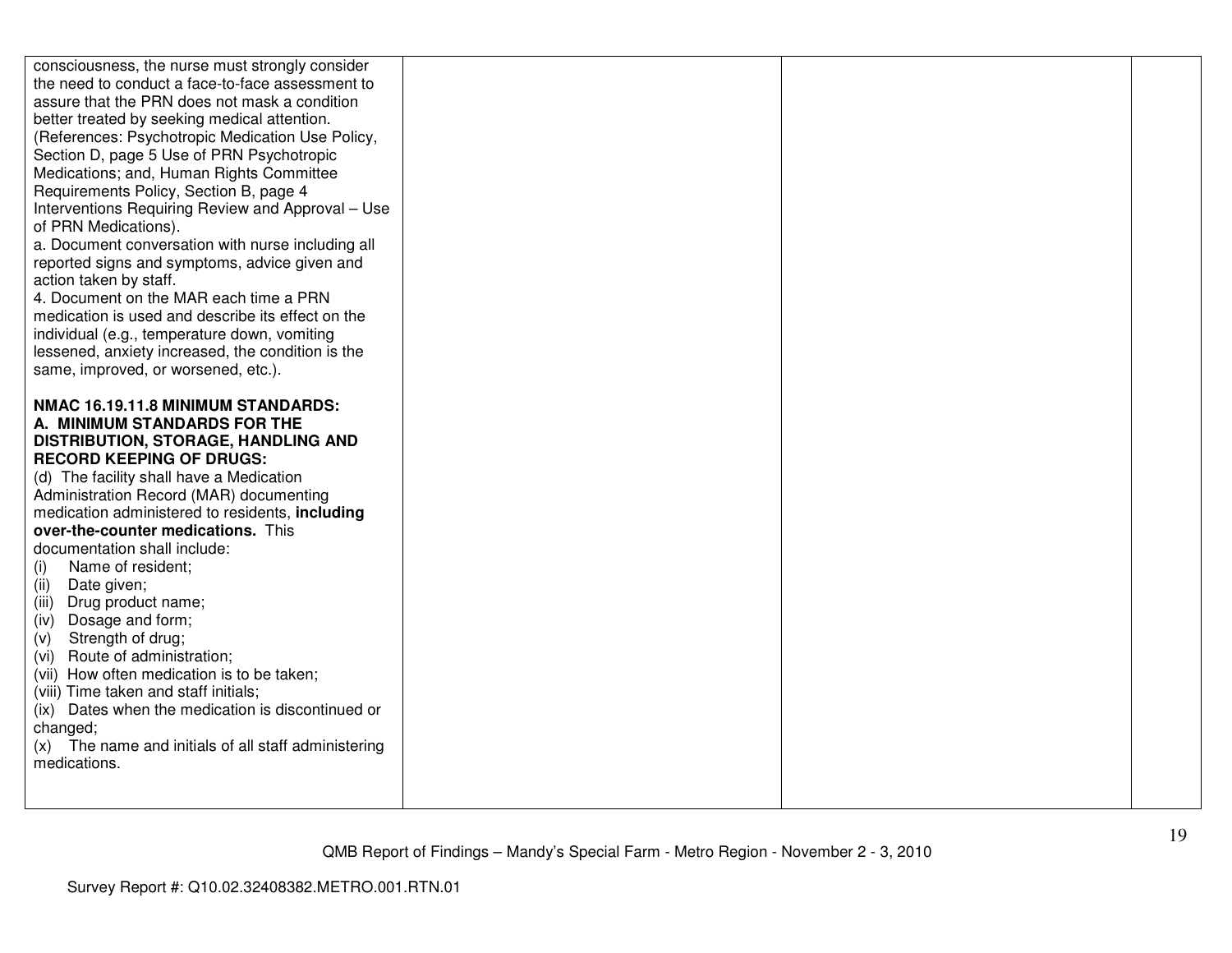| Tag # 1A11.1 (CoP) Transportation Training             | <b>Scope and Severity Rating: D</b>                    |  |
|--------------------------------------------------------|--------------------------------------------------------|--|
| Developmental Disabilities (DD) Waiver Service         | Based on record review and interview, the Agency       |  |
| Standards effective 4/1/2007                           | failed to provide staff training regarding the safe    |  |
| <b>CHAPTER 1 II. PROVIDER AGENCY</b>                   | operation of the vehicle, assisting passengers and     |  |
| <b>REQUIREMENTS:</b> The objective of these standards  | safe lifting procedures for 1 of 11 Direct Service     |  |
| is to establish Provider Agency policy, procedure      | Professionals.                                         |  |
| and reporting requirements for DD Medicaid Waiver      |                                                        |  |
| program. These requirements apply to all such          | No documented evidence was found of the following      |  |
| Provider Agency staff, whether directly employed or    | required training:                                     |  |
| subcontracting with the Provider Agency. Additional    |                                                        |  |
| Provider Agency requirements and personnel             | • Transportation (DSP #44)                             |  |
| qualifications may be applicable for specific service  |                                                        |  |
| standards.                                             | When DSP were asked if they had received               |  |
| G. Transportation: Provider agencies that              | transportation training including training on          |  |
| provide Community Living, Community Inclusion or       | wheelchair tie downs and van lift safety the following |  |
| Non-Medical Transportation services shall have a       | was reported:                                          |  |
| written policy and procedures regarding the safe       |                                                        |  |
| transportation of individuals in the community, which  | DSP #44 stated, "I'm not sure what you mean."          |  |
| comply with New Mexico regulations governing the       |                                                        |  |
| operation of motor vehicles to transport individuals,  |                                                        |  |
| and which are consistent with DDSD guidelines          |                                                        |  |
| issued July 1, 1999 titled "Client Transportation      |                                                        |  |
| Safety". The policy and procedures must address at     |                                                        |  |
| least the following topics:                            |                                                        |  |
| (1)<br>Drivers' requirements,                          |                                                        |  |
| (2) Individual safety, including safe locations for    |                                                        |  |
| boarding and disembarking passengers,                  |                                                        |  |
| appropriate responses to hazardous weather             |                                                        |  |
| and other adverse driving conditions,                  |                                                        |  |
| (3) Vehicle maintenance and safety inspections,        |                                                        |  |
| (4) Staff training regarding the safe operation of     |                                                        |  |
| the vehicle, assisting passengers and safe             |                                                        |  |
| lifting procedures,                                    |                                                        |  |
| (5) Emergency Plans, including vehicle                 |                                                        |  |
| evacuation techniques,                                 |                                                        |  |
| (6) Documentation, and                                 |                                                        |  |
| <b>Accident Procedures.</b><br>(7)                     |                                                        |  |
|                                                        |                                                        |  |
| Department of Health (DOH) Developmental               |                                                        |  |
| <b>Disabilities Supports Division (DDSD) Policy</b>    |                                                        |  |
| <b>Training Requirements for Direct Service Agency</b> |                                                        |  |
| Staff Policy Eff Date: March 1, 2007                   |                                                        |  |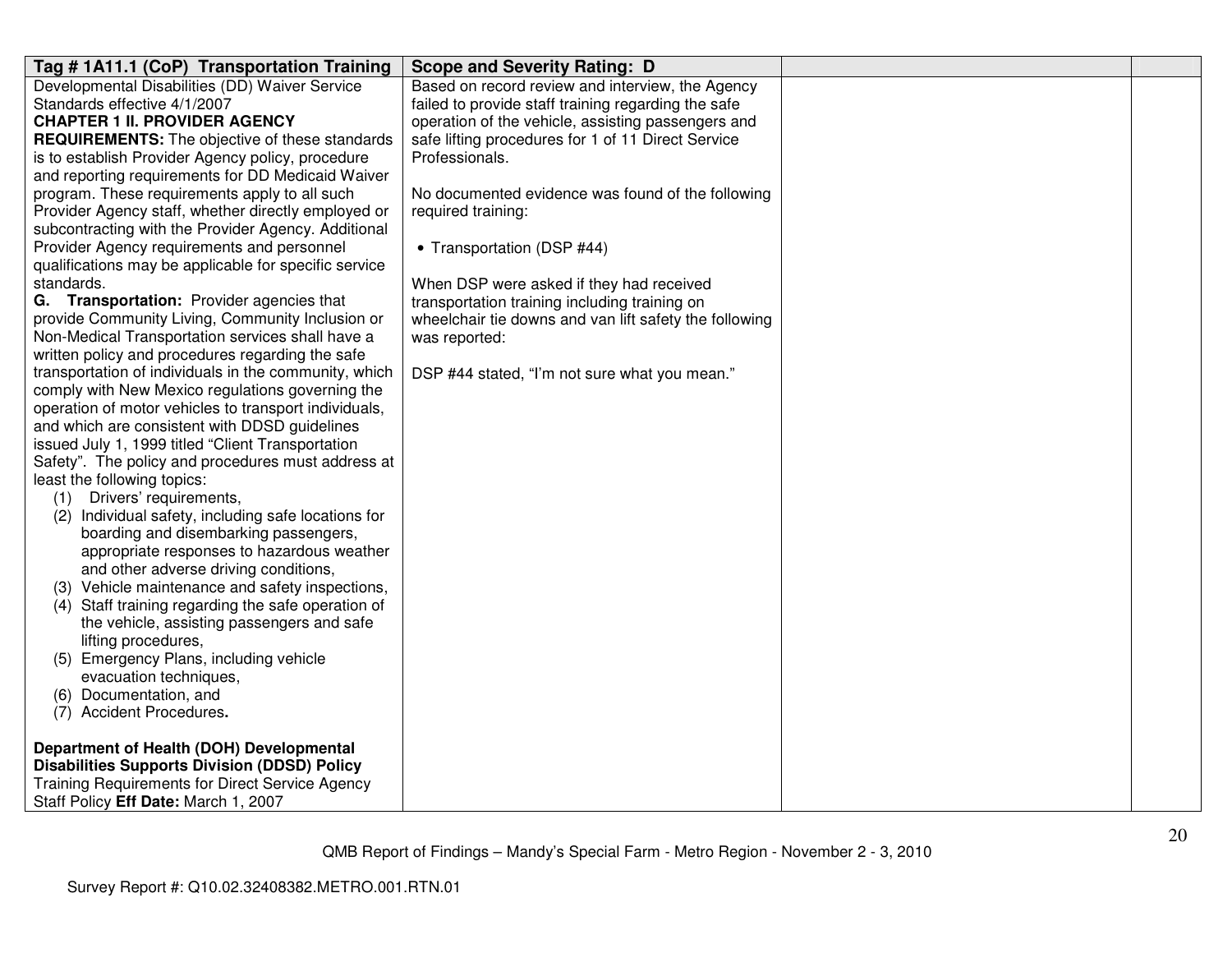| <b>II. POLICY STATEMENTS:</b>                        |  |  |
|------------------------------------------------------|--|--|
| I. Staff providing direct services shall complete    |  |  |
| safety training within the first thirty (30) days of |  |  |
|                                                      |  |  |
| employment and before working alone with an          |  |  |
| individual receiving services. The training shall    |  |  |
| address at least the following:                      |  |  |
|                                                      |  |  |
|                                                      |  |  |
| 1. Operating a fire extinguisher                     |  |  |
| 2. Proper lifting procedures                         |  |  |
| 3. General vehicle safety precautions (e.g., pre-    |  |  |
|                                                      |  |  |
| trip inspection, removing keys from the ignition     |  |  |
| when not in the driver's seat)                       |  |  |
| 4. Assisting passengers with cognitive and/or        |  |  |
| physical impairments (e.g., general guidelines for   |  |  |
| supporting individuals who may be unaware of         |  |  |
|                                                      |  |  |
| safety issues involving traffic or those who         |  |  |
| require physical assistance to enter/exit a          |  |  |
| vehicle)                                             |  |  |
| 5. Operating wheelchair lifts (if applicable to the  |  |  |
| staff's role)                                        |  |  |
|                                                      |  |  |
| 6. Wheelchair tie-down procedures (if applicable     |  |  |
| to the staff's role)                                 |  |  |
| 7. Emergency and evacuation procedures (e.g.,        |  |  |
| roadside emergency, fire emergency)                  |  |  |
|                                                      |  |  |
|                                                      |  |  |
|                                                      |  |  |
|                                                      |  |  |
|                                                      |  |  |
|                                                      |  |  |
|                                                      |  |  |
|                                                      |  |  |
|                                                      |  |  |
|                                                      |  |  |
|                                                      |  |  |
|                                                      |  |  |
|                                                      |  |  |
|                                                      |  |  |
|                                                      |  |  |
|                                                      |  |  |
|                                                      |  |  |
|                                                      |  |  |
|                                                      |  |  |
|                                                      |  |  |
|                                                      |  |  |
|                                                      |  |  |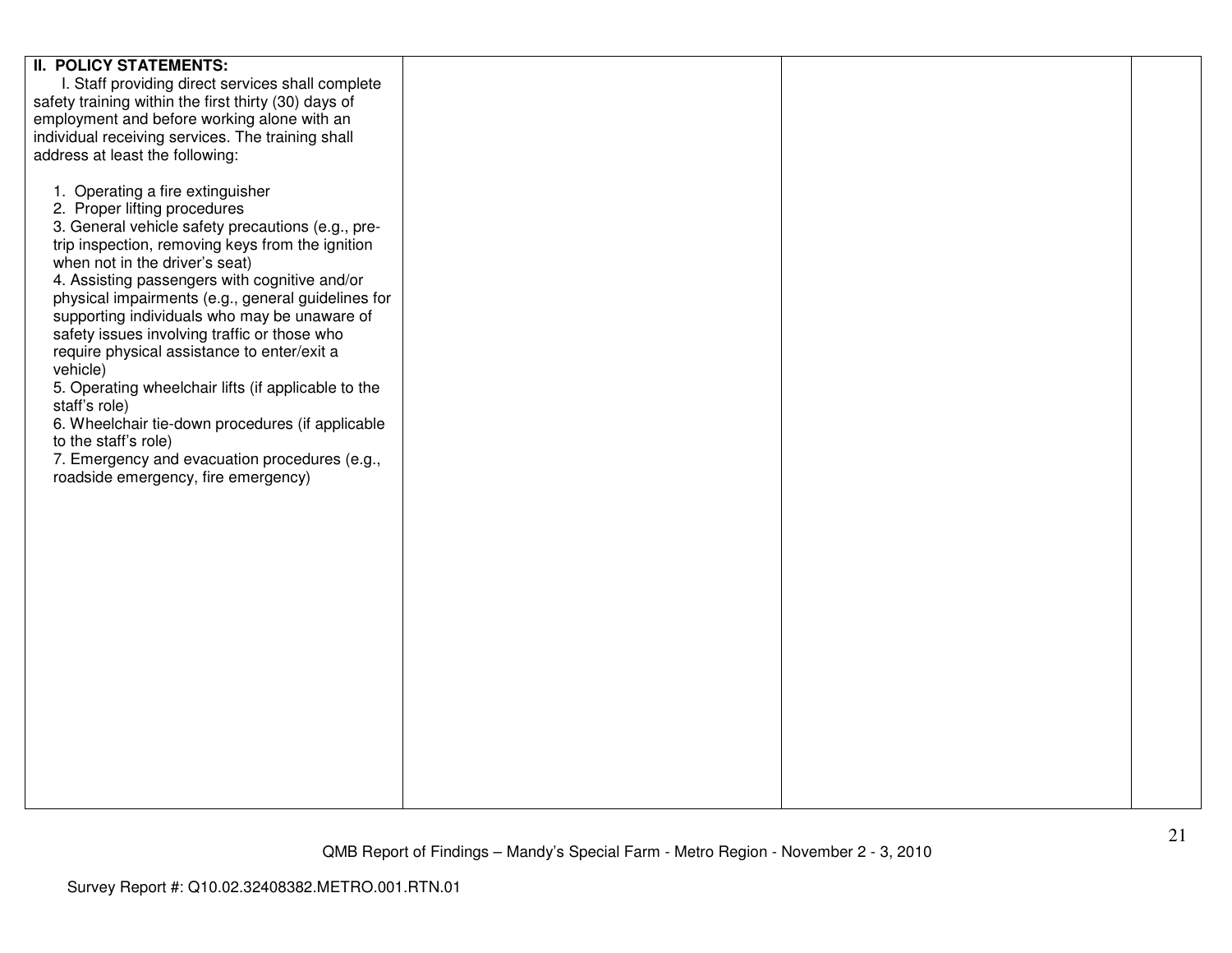| Tag #1A20 DSP Training Documents                        | <b>Scope and Severity Rating: E</b>                 |  |
|---------------------------------------------------------|-----------------------------------------------------|--|
| Developmental Disabilities (DD) Waiver Service          | Based on record review, the Agency failed to ensure |  |
| Standards effective 4/1/2007                            | that Orientation and Training requirements were met |  |
| <b>CHAPTER 1 IV. GENERAL REQUIREMENTS</b>               | for 3 of 11 Direct Service Professionals.           |  |
| <b>FOR PROVIDER AGENCY SERVICE</b>                      |                                                     |  |
| <b>PERSONNEL:</b> The objective of this section is to   | Review of Direct Service Professional training      |  |
| establish personnel standards for DD Medicaid           | records found no evidence of the following required |  |
| Waiver Provider Agencies for the following services:    | DOH/DDSD trainings and certification being          |  |
| Community Living Supports, Community Inclusion          | completed:                                          |  |
| Services, Respite, Substitute Care and Personal         |                                                     |  |
| Support Companion Services. These standards             | • Assisting With Medication Delivery (DSP #42 &     |  |
| apply to all personnel who provide services, whether    | 45)                                                 |  |
| directly employed or subcontracting with the            |                                                     |  |
| Provider Agency. Additional personnel requirements      | • Rights & Advocacy (DSP #50)                       |  |
| and qualifications may be applicable for specific       |                                                     |  |
| service standards.                                      | • Teaching & Support Strategies (DSP #50)           |  |
| C. Orientation and Training Requirements:               |                                                     |  |
| Orientation and training for direct support staff and   |                                                     |  |
| his or her supervisors shall comply with the            |                                                     |  |
| DDSD/DOH Policy Governing the Training                  |                                                     |  |
| Requirements for Direct Support Staff and Internal      |                                                     |  |
| Service Coordinators Serving Individuals with           |                                                     |  |
| Developmental Disabilities to include the following:    |                                                     |  |
| Each new employee shall receive appropriate<br>(1)      |                                                     |  |
| orientation, including but not limited to, all          |                                                     |  |
| policies relating to fire prevention, accident          |                                                     |  |
| prevention, incident management and                     |                                                     |  |
| reporting, and emergency procedures; and                |                                                     |  |
| Individual-specific training for each individual<br>(2) |                                                     |  |
| under his or her direct care, as described in the       |                                                     |  |
| individual service plan, prior to working alone         |                                                     |  |
| with the individual.                                    |                                                     |  |
| <b>Department of Health (DOH)</b>                       |                                                     |  |
| <b>Developmental Disabilities Supports Division</b>     |                                                     |  |
| (DDSD) Policy - Policy Title: Training                  |                                                     |  |
| <b>Requirements for Direct Service Agency Staff</b>     |                                                     |  |
| Policy - Eff. March 1, 2007 - II. POLICY                |                                                     |  |
| <b>STATEMENTS:</b>                                      |                                                     |  |
| A. Individuals shall receive services from competent    |                                                     |  |
| and qualified staff.                                    |                                                     |  |
| B. Staff shall complete individual-specific (formerly   |                                                     |  |
| known as "Addendum B") training requirements in         |                                                     |  |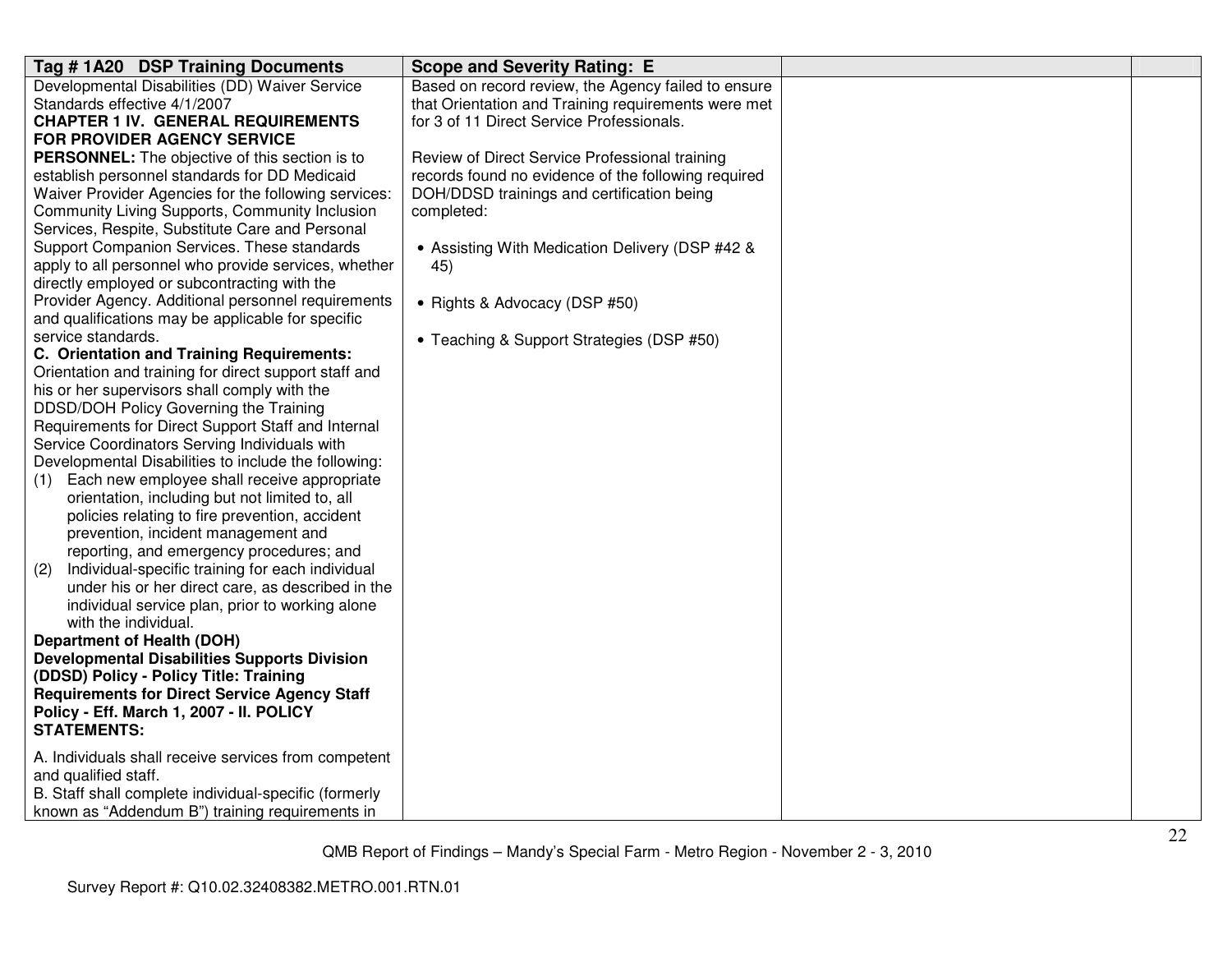| accordance with the specifications described in the   |  |  |
|-------------------------------------------------------|--|--|
| individual service plan (ISP) of each individual      |  |  |
| served.                                               |  |  |
| C. Staff shall complete training on DOH-approved      |  |  |
| incident reporting procedures in accordance with 7    |  |  |
| NMAC 1.13.                                            |  |  |
| D. Staff providing direct services shall complete     |  |  |
| training in universal precautions on an annual basis. |  |  |
| The training materials shall meet Occupational        |  |  |
| Safety and Health Administration (OSHA)               |  |  |
| requirements.                                         |  |  |
| E. Staff providing direct services shall maintain     |  |  |
| certification in first aid and CPR. The training      |  |  |
|                                                       |  |  |
| materials shall meet OSHA requirements/guidelines.    |  |  |
| F. Staff who may be exposed to hazardous              |  |  |
| chemicals shall complete relevant training in         |  |  |
| accordance with OSHA requirements.                    |  |  |
| G. Staff shall be certified in a DDSD-approved        |  |  |
| behavioral intervention system (e.g., Mandt, CPI)     |  |  |
| before using physical restraint techniques. Staff     |  |  |
| members providing direct services shall maintain      |  |  |
| certification in a DDSD-approved behavioral           |  |  |
| intervention system if an individual they support has |  |  |
| a behavioral crisis plan that includes the use of     |  |  |
| physical restraint techniques.                        |  |  |
| H. Staff shall complete and maintain certification in |  |  |
| a DDSD-approved medication course in accordance       |  |  |
| with the DDSD Medication Delivery Policy M-001.       |  |  |
| I. Staff providing direct services shall complete     |  |  |
| safety training within the first thirty (30) days of  |  |  |
| employment and before working alone with an           |  |  |
| individual receiving services.                        |  |  |
|                                                       |  |  |
|                                                       |  |  |
|                                                       |  |  |
|                                                       |  |  |
|                                                       |  |  |
|                                                       |  |  |
|                                                       |  |  |
|                                                       |  |  |
|                                                       |  |  |
|                                                       |  |  |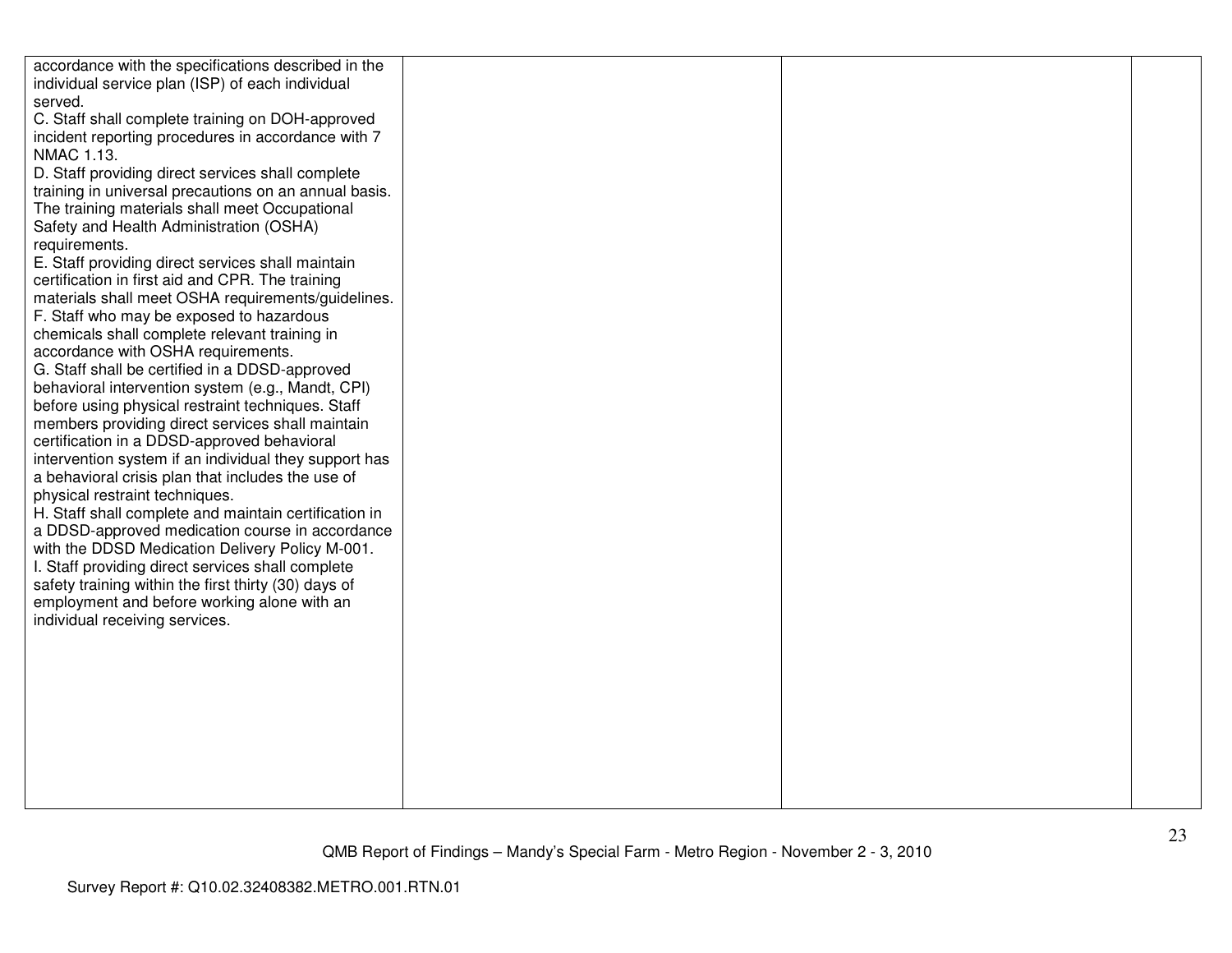| Tag #1A22 Staff Competence                                                                                                                                                                                                                                                                                  | <b>Scope and Severity Rating: F</b>                                                                                                                                                                     |  |
|-------------------------------------------------------------------------------------------------------------------------------------------------------------------------------------------------------------------------------------------------------------------------------------------------------------|---------------------------------------------------------------------------------------------------------------------------------------------------------------------------------------------------------|--|
| Developmental Disabilities (DD) Waiver Service<br>Standards effective 4/1/2007<br><b>CHAPTER 1 IV. GENERAL REQUIREMENTS</b><br><b>FOR PROVIDER AGENCY SERVICE</b>                                                                                                                                           | Based on interview, the Agency failed to ensure that<br>training competencies were met for 2 of 2 Direct<br>Service Professionals.                                                                      |  |
| PERSONNEL: The objective of this section is to<br>establish personnel standards for DD Medicaid<br>Waiver Provider Agencies for the following services:<br>Community Living Supports, Community Inclusion<br>Services, Respite, Substitute Care and Personal<br>Support Companion Services. These standards | When DSP were asked if they attended the<br>Individual's Annual ISP meeting or other IDT<br>meetings and if they are unable to attend if they<br>are able to give input, the following was<br>reported: |  |
| apply to all personnel who provide services, whether<br>directly employed or subcontracting with the<br>Provider Agency. Additional personnel requirements<br>and qualifications may be applicable for specific                                                                                             | • DSP #44 stated, "I'm not sure what IDT and ISP<br>is. I've never been to any meeting." (Individual<br>#1)                                                                                             |  |
| service standards.                                                                                                                                                                                                                                                                                          | • DSP #46 stated, "No; no." (Individual #2)                                                                                                                                                             |  |
| F. Qualifications for Direct Service Personnel:<br>The following employment qualifications and<br>competency requirements are applicable to all<br>Direct Service Personnel employed by a Provider<br>Agency:                                                                                               | When DSP were asked if the Individual required<br>MANDT, CPI or Handle with Care and if they had<br>been trained to use it if needed, the following<br>was reported:                                    |  |
| Direct service personnel shall be eighteen (18)<br>(1)<br>years or older. Exception: Adult Habilitation can<br>employ direct care personnel under the age of                                                                                                                                                | • DSP #44 stated, "Yes, but I have not been<br>trained yet." (Individual #1)                                                                                                                            |  |
| eighteen 18 years, but the employee shall work<br>directly under a supervisor, who is physically<br>present at all times;                                                                                                                                                                                   | When DSP were asked if the Individual had a<br>Speech Therapy Plan and if they had received<br>training, the following was reported:                                                                    |  |
| Direct service personnel shall have the ability<br>(2)<br>to read and carry out the requirements in an<br>ISP;                                                                                                                                                                                              | • DSP #46 stated, "I don't know, I don't think she<br>has an SLP." According to documentation<br>reviewed, the Individual requires a Speech<br>Therapy Plan. (Individual #2)                            |  |
| Direct service personnel shall be available to<br>(3)<br>communicate in the language that is<br>functionally required by the individual or in the<br>use of any specific augmentative<br>communication system utilized by the                                                                               | When DSP were asked if the Individual had a<br>Occupational Therapy Plan and if they had<br>received training, the following was reported:                                                              |  |
| individual;<br>Direct service personnel shall meet the<br>(4)<br>qualifications specified by DDSD in the Policy                                                                                                                                                                                             | • DSP #46 stated, "She doesn't have an OT."<br>According to documentation reviewed, the<br>Individual requires an Occupational Therapy<br>Plan. (Individual #2)                                         |  |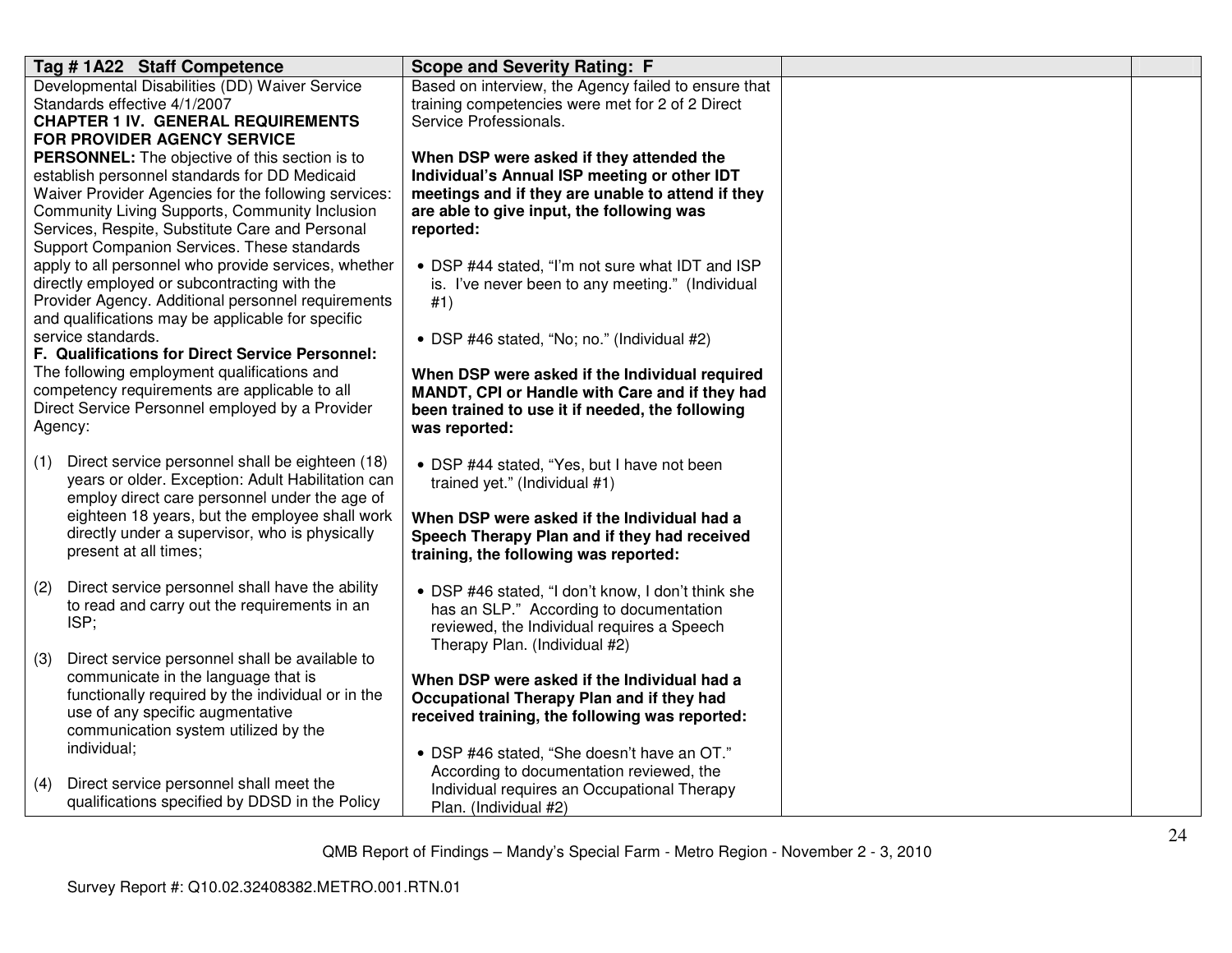|     | Governing the Training Requirements for Direct<br>Support Staff and Internal Service<br>Coordinators, Serving Individuals with                                                                                                                                                                                                                                                                                                                                                                                                                                                                                                                                                                                                                                              |  |  |
|-----|-----------------------------------------------------------------------------------------------------------------------------------------------------------------------------------------------------------------------------------------------------------------------------------------------------------------------------------------------------------------------------------------------------------------------------------------------------------------------------------------------------------------------------------------------------------------------------------------------------------------------------------------------------------------------------------------------------------------------------------------------------------------------------|--|--|
| (5) | Developmental Disabilities; and<br>Direct service Provider Agencies of Respite<br>Services, Substitute Care, Personal Support<br>Services, Nutritional Counseling, Therapists<br>and Nursing shall demonstrate basic<br>knowledge of developmental disabilities and<br>have training or demonstrable qualifications<br>related to the role he or she is performing and<br>complete individual specific training as required<br>in the ISP for each individual he or she support.                                                                                                                                                                                                                                                                                            |  |  |
| (6) | Report required personnel training status to the<br>DDSD Statewide Training Database as<br>specified in DDSD policies as related to<br>training requirements as follows:<br>(a) Initial comprehensive personnel status report<br>(name, date of hire, Social Security number<br>category) on all required personnel to be<br>submitted to DDSD Statewide Training<br>Database within the first ninety (90) calendar<br>days of providing services;<br>(b) Staff who do not wish to use his or her Social<br>Security Number may request an alternative<br>tracking number; and<br>(c) Quarterly personnel update reports sent to<br>DDSD Statewide Training Database to reflect<br>new hires, terminations, inter-provider<br>Agency position changes, and name<br>changes. |  |  |
|     | Department of Health (DOH) Developmental<br><b>Disabilities Supports Division (DDSD) Policy -</b><br><b>Policy Title: Training Requirements for Direct</b><br>Service Agency Staff Policy - Eff. March 1, 2007 -<br><b>II. POLICY STATEMENTS:</b><br>A. Individuals shall receive services from competent<br>and qualified staff.                                                                                                                                                                                                                                                                                                                                                                                                                                           |  |  |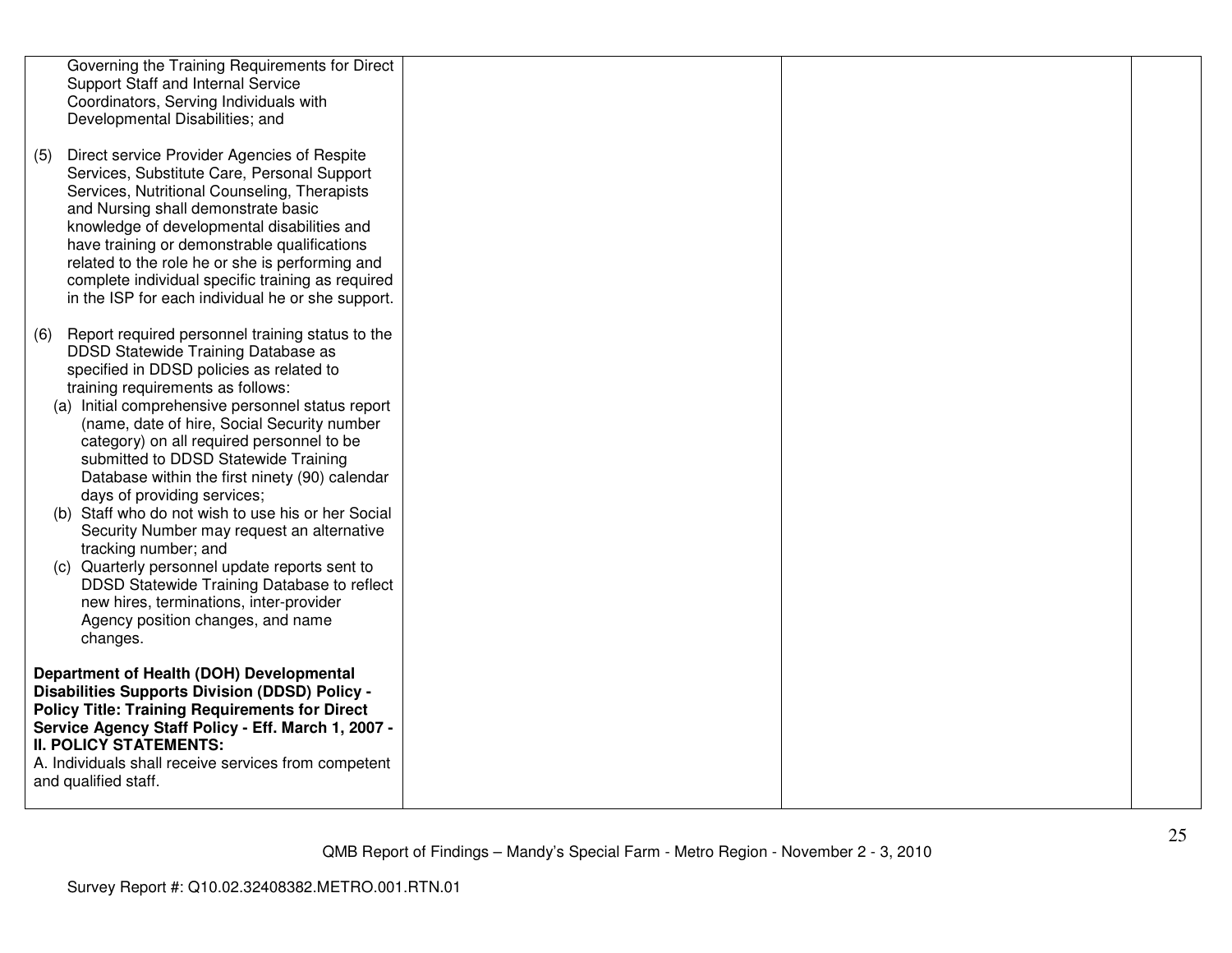| Tag # 1A28.1 (CoP) Incident Mgt. System -                                                                                                                                                                                                                                                                                                                                                                                                                                                                                                                                                                                                                                                                                                                                                                                                                                                                                                                                                                                                                                                                                                                                                                                                                                                                                                                                                                                                                                                                                                                                                                                                                                                                                                                                                                                                                                                                                                              | <b>Scope &amp; Severity Rating: D</b>                                                                                                                                                                                                                                                                                                                                                                                                                                                                                                                                             |  |
|--------------------------------------------------------------------------------------------------------------------------------------------------------------------------------------------------------------------------------------------------------------------------------------------------------------------------------------------------------------------------------------------------------------------------------------------------------------------------------------------------------------------------------------------------------------------------------------------------------------------------------------------------------------------------------------------------------------------------------------------------------------------------------------------------------------------------------------------------------------------------------------------------------------------------------------------------------------------------------------------------------------------------------------------------------------------------------------------------------------------------------------------------------------------------------------------------------------------------------------------------------------------------------------------------------------------------------------------------------------------------------------------------------------------------------------------------------------------------------------------------------------------------------------------------------------------------------------------------------------------------------------------------------------------------------------------------------------------------------------------------------------------------------------------------------------------------------------------------------------------------------------------------------------------------------------------------------|-----------------------------------------------------------------------------------------------------------------------------------------------------------------------------------------------------------------------------------------------------------------------------------------------------------------------------------------------------------------------------------------------------------------------------------------------------------------------------------------------------------------------------------------------------------------------------------|--|
| <b>Personnel Training</b>                                                                                                                                                                                                                                                                                                                                                                                                                                                                                                                                                                                                                                                                                                                                                                                                                                                                                                                                                                                                                                                                                                                                                                                                                                                                                                                                                                                                                                                                                                                                                                                                                                                                                                                                                                                                                                                                                                                              |                                                                                                                                                                                                                                                                                                                                                                                                                                                                                                                                                                                   |  |
| NMAC 7.1.13.10 INCIDENT MANAGEMENT<br><b>SYSTEM REQUIREMENTS:</b><br>A. General: All licensed health care facilities and<br>community based service providers shall establish<br>and maintain an incident management system,<br>which emphasizes the principles of prevention and<br>staff involvement. The licensed health care facility or<br>community based service provider shall ensure that<br>the incident management system policies and<br>procedures requires all employees to be<br>competently trained to respond to, report, and<br>document incidents in a timely and accurate<br>manner.<br>D. Training Documentation: All licensed health<br>care facilities and community based service<br>providers shall prepare training documentation for<br>each employee to include a signed statement<br>indicating the date, time, and place they received<br>their incident management reporting instruction. The<br>licensed health care facility and community based<br>service provider shall maintain documentation of an<br>employee's training for a period of at least twelve<br>(12) months, or six (6) months after termination of<br>an employee's employment. Training curricula shall<br>be kept on the provider premises and made<br>available on request by the department. Training<br>documentation shall be made available immediately<br>upon a division representative's request. Failure to<br>provide employee training documentation shall<br>subject the licensed health care facility or<br>community based service provider to the penalties<br>provided for in this rule.<br><b>Policy Title: Training Requirements for Direct</b><br>Service Agency Staff Policy - Eff. March 1, 2007<br><b>II. POLICY STATEMENTS:</b><br>A. Individuals shall receive services from competent<br>and qualified staff.<br>C. Staff shall complete training on DOH-approved<br>incident reporting procedures in accordance with 7 | Based on record review and interview, the Agency<br>failed to provide documentation verifying completion<br>of Incident Management Training for 1 of 11 Agency<br>Personnel.<br>• Incident Management Training (Abuse, Neglect &<br>Misappropriation of Consumers' Property) (#44)<br>When DSP were asked what two State Agencies<br>must be contacted when there is suspected<br>Abuse, Neglect & Misappropriation of<br>Consumers' Property, the following was<br>reported:<br>• DSP #44 stated. "The State." Staff unable to<br>identify whom at the state was to be notified. |  |
| NMAC 1.13.                                                                                                                                                                                                                                                                                                                                                                                                                                                                                                                                                                                                                                                                                                                                                                                                                                                                                                                                                                                                                                                                                                                                                                                                                                                                                                                                                                                                                                                                                                                                                                                                                                                                                                                                                                                                                                                                                                                                             |                                                                                                                                                                                                                                                                                                                                                                                                                                                                                                                                                                                   |  |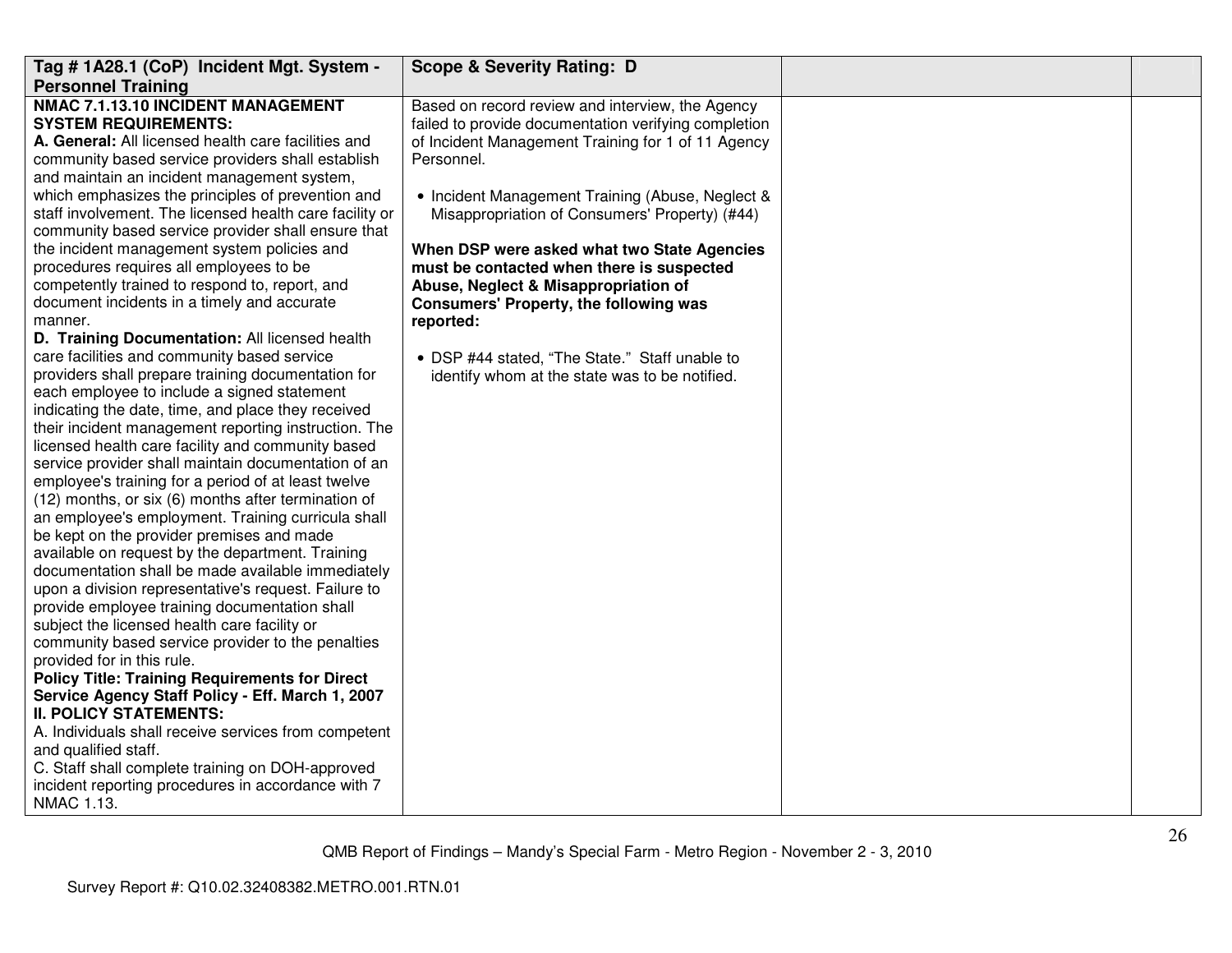| Tag #1A32 (CoP) ISP Implementation                     | <b>Scope and Severity Rating: E</b>               |  |
|--------------------------------------------------------|---------------------------------------------------|--|
| NMAC 7.26.5.16.C and D                                 | Based on record review, the Agency failed to      |  |
| Development of the ISP. Implementation of the          | implement the ISP according to the timelines      |  |
| ISP. The ISP shall be implemented according to the     | determined by the IDT and as specified in the ISP |  |
| timelines determined by the IDT and as specified in    | for each stated desired outcomes and action plan  |  |
| the ISP for each stated desired outcomes and           | for 1 of 2 individuals.                           |  |
| action plan.                                           |                                                   |  |
|                                                        | Per Individuals ISP the following was found with  |  |
| The IDT shall review and discuss<br>C.                 | regards to the implementation of ISP Outcomes:    |  |
| information and recommendations with the               |                                                   |  |
| individual, with the goal of supporting the individual | <b>Supported Living Data Collection/Data</b>      |  |
| in attaining desired outcomes. The IDT develops an     | Tracking/Progress with regards to ISP             |  |
| ISP based upon the individual's personal vision        | <b>Outcomes:</b>                                  |  |
| statement, strengths, needs, interests and             |                                                   |  |
| preferences. The ISP is a dynamic document,            | Individual #2                                     |  |
| revised periodically, as needed, and amended to        | • None found for 07/2010 - 09/2010                |  |
| reflect progress towards personal goals and            |                                                   |  |
| achievements consistent with the individual's future   |                                                   |  |
| vision. This regulation is consistent with standards   |                                                   |  |
| established for individual plan development as set     |                                                   |  |
| forth by the commission on the accreditation of        |                                                   |  |
| rehabilitation facilities (CARF) and/or other program  |                                                   |  |
| accreditation approved and adopted by the              |                                                   |  |
| developmental disabilities division and the            |                                                   |  |
| department of health. It is the policy of the          |                                                   |  |
| developmental disabilities division (DDD), that to the |                                                   |  |
| extent permitted by funding, each individual receive   |                                                   |  |
| supports and services that will assist and encourage   |                                                   |  |
| independence and productivity in the community         |                                                   |  |
| and attempt to prevent regression or loss of current   |                                                   |  |
| capabilities. Services and supports include            |                                                   |  |
| specialized and/or generic services, training,         |                                                   |  |
| education and/or treatment as determined by the        |                                                   |  |
| IDT and documented in the ISP.                         |                                                   |  |
| D. The intent is to provide choice and obtain          |                                                   |  |
| opportunities for individuals to live, work and play   |                                                   |  |
| with full participation in their communities. The      |                                                   |  |
| following principles provide direction and purpose in  |                                                   |  |
| planning for individuals with developmental            |                                                   |  |
| disabilities.                                          |                                                   |  |
| [05/03/94; 01/15/97; Recompiled 10/31/01]              |                                                   |  |
|                                                        |                                                   |  |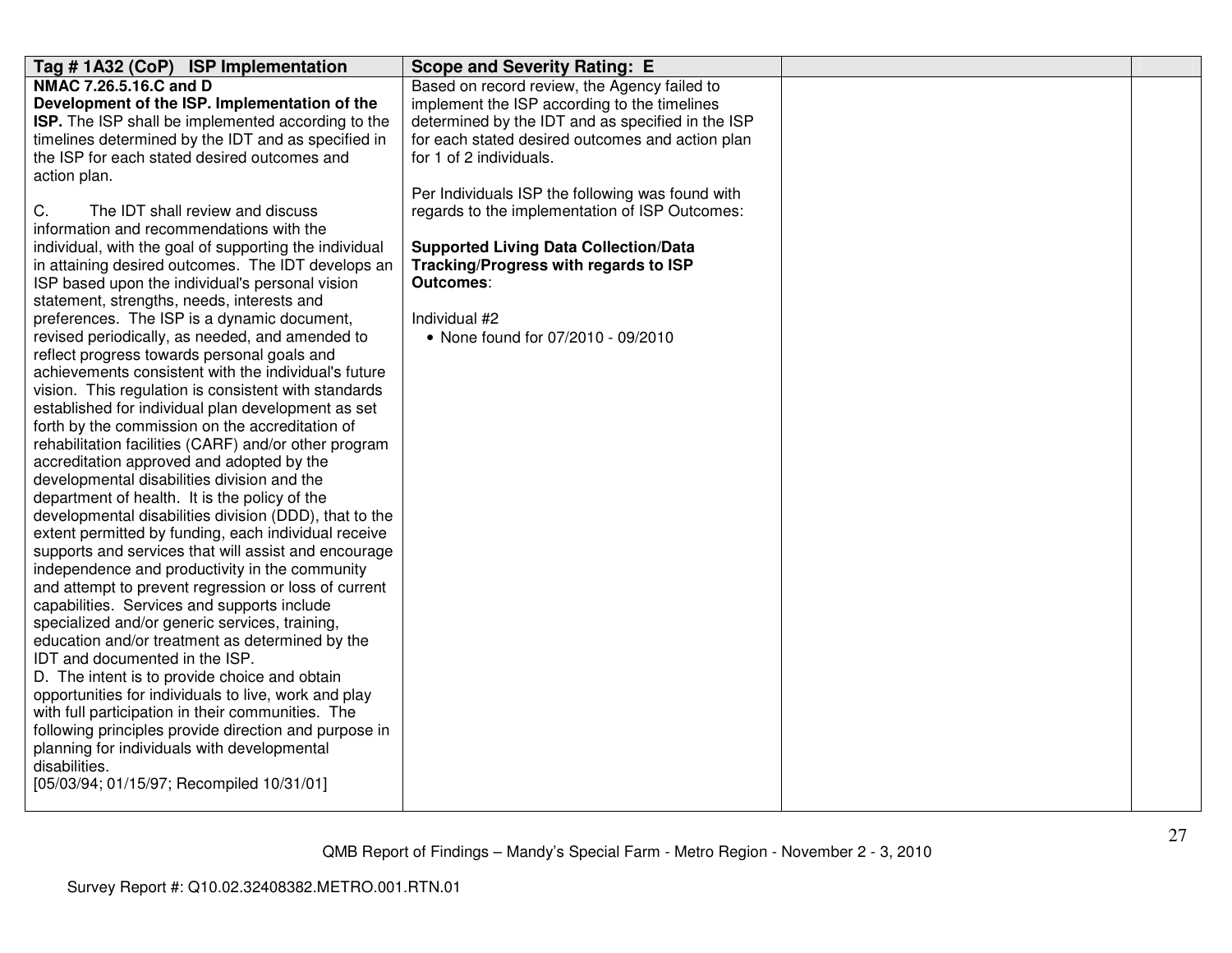|    | Tag #1A33 Board of Pharmacy - Med                                                                                                                                                                                                                                                                                                                                                                                                                                                                                                                                                      | <b>Scope and Severity Rating: B</b>                                                                                                                                                                                                                                                                                                       |  |
|----|----------------------------------------------------------------------------------------------------------------------------------------------------------------------------------------------------------------------------------------------------------------------------------------------------------------------------------------------------------------------------------------------------------------------------------------------------------------------------------------------------------------------------------------------------------------------------------------|-------------------------------------------------------------------------------------------------------------------------------------------------------------------------------------------------------------------------------------------------------------------------------------------------------------------------------------------|--|
|    | <b>Storage</b>                                                                                                                                                                                                                                                                                                                                                                                                                                                                                                                                                                         |                                                                                                                                                                                                                                                                                                                                           |  |
|    | New Mexico Board of Pharmacy Model Custodial<br><b>Drug Procedures Manual</b><br>E. Medication Storage:<br>1. Prescription drugs will be stored in a locked<br>cabinet and the key will be in the care of the<br>administrator or designee.<br>2. Drugs to be taken by mouth will be separate<br>from all other dosage forms.<br>3. A locked compartment will be available in the<br>refrigerator for those items labeled "Keep in<br>Refrigerator." The temperature will be kept in<br>the 36°F - 46°F range. An accurate<br>thermometer will be kept in the refrigerator to          | Based on record review and observation, the<br>Agency failed to ensure proper storage of<br>medication for 1 of 2 individuals.<br>Observation included:<br>Individual #1<br>Divalproex ER 500mg expired 08/04/2010.<br>Expired medication was not kept separate from<br>other medications as required by Board of<br>Pharmacy Procedures. |  |
| 6. | verify temperature.<br>4. Separate compartments are required for each<br>resident's medication.<br>5. All medication will be stored according to their<br>individual requirement or in the absence of<br>temperature and humidity requirements,<br>controlled room temperature (68-77°F) and<br>protected from light. Storage requirements are<br>in effect 24 hours a day.<br>Medication no longer in use, unwanted,<br>outdated, or adulterated will be placed in a<br>quarantine area in the locked medication<br>cabinet and held for destruction by the<br>consultant pharmacist. |                                                                                                                                                                                                                                                                                                                                           |  |
|    | 8. References<br>A. Adequate drug references shall be available for<br>facility staff                                                                                                                                                                                                                                                                                                                                                                                                                                                                                                  |                                                                                                                                                                                                                                                                                                                                           |  |
|    | H. Controlled Substances (Perpetual Count<br>Requirement)<br>1. Separate accountability or proof-of-use sheets<br>shall be maintained, for each controlled substance,<br>indicating the following information:<br>a. date<br>b. time administered<br>c. name of patient                                                                                                                                                                                                                                                                                                                |                                                                                                                                                                                                                                                                                                                                           |  |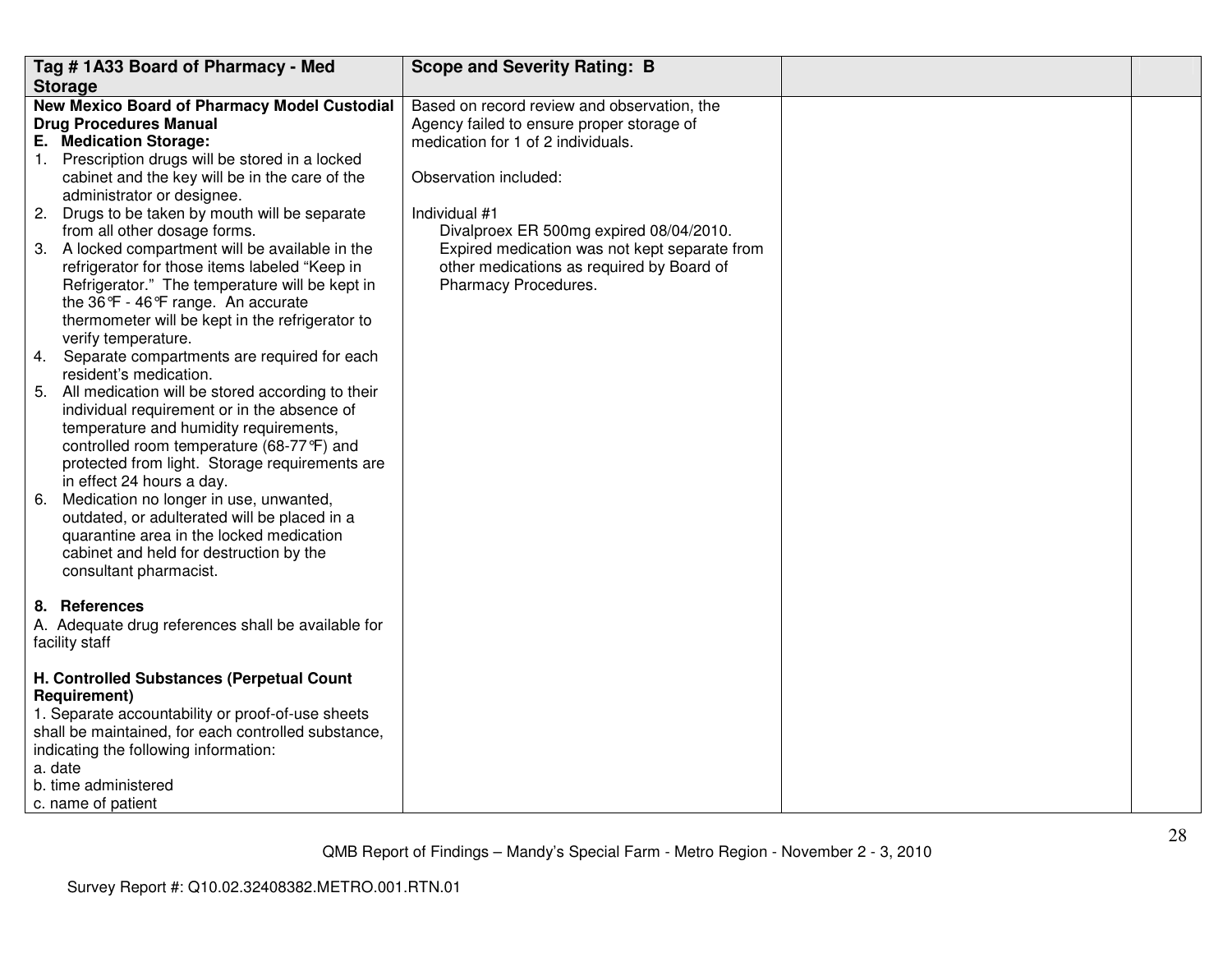| d. dose                                                                                                                                                          |  |  |
|------------------------------------------------------------------------------------------------------------------------------------------------------------------|--|--|
|                                                                                                                                                                  |  |  |
| e. practitioner's name<br>f. signature of person administering or assisting with<br>the administration the dose<br>g. balance of controlled substance remaining. |  |  |
|                                                                                                                                                                  |  |  |
|                                                                                                                                                                  |  |  |
|                                                                                                                                                                  |  |  |
|                                                                                                                                                                  |  |  |
|                                                                                                                                                                  |  |  |
|                                                                                                                                                                  |  |  |
|                                                                                                                                                                  |  |  |
|                                                                                                                                                                  |  |  |
|                                                                                                                                                                  |  |  |
|                                                                                                                                                                  |  |  |
|                                                                                                                                                                  |  |  |
|                                                                                                                                                                  |  |  |
|                                                                                                                                                                  |  |  |
|                                                                                                                                                                  |  |  |
|                                                                                                                                                                  |  |  |
|                                                                                                                                                                  |  |  |
|                                                                                                                                                                  |  |  |
|                                                                                                                                                                  |  |  |
|                                                                                                                                                                  |  |  |
|                                                                                                                                                                  |  |  |
|                                                                                                                                                                  |  |  |
|                                                                                                                                                                  |  |  |
|                                                                                                                                                                  |  |  |
|                                                                                                                                                                  |  |  |
|                                                                                                                                                                  |  |  |
|                                                                                                                                                                  |  |  |
|                                                                                                                                                                  |  |  |
|                                                                                                                                                                  |  |  |
|                                                                                                                                                                  |  |  |
|                                                                                                                                                                  |  |  |
|                                                                                                                                                                  |  |  |
|                                                                                                                                                                  |  |  |
|                                                                                                                                                                  |  |  |
|                                                                                                                                                                  |  |  |
|                                                                                                                                                                  |  |  |
|                                                                                                                                                                  |  |  |
|                                                                                                                                                                  |  |  |
|                                                                                                                                                                  |  |  |
|                                                                                                                                                                  |  |  |
|                                                                                                                                                                  |  |  |
|                                                                                                                                                                  |  |  |
|                                                                                                                                                                  |  |  |
|                                                                                                                                                                  |  |  |
|                                                                                                                                                                  |  |  |
|                                                                                                                                                                  |  |  |
|                                                                                                                                                                  |  |  |
|                                                                                                                                                                  |  |  |
|                                                                                                                                                                  |  |  |
|                                                                                                                                                                  |  |  |
|                                                                                                                                                                  |  |  |
|                                                                                                                                                                  |  |  |
|                                                                                                                                                                  |  |  |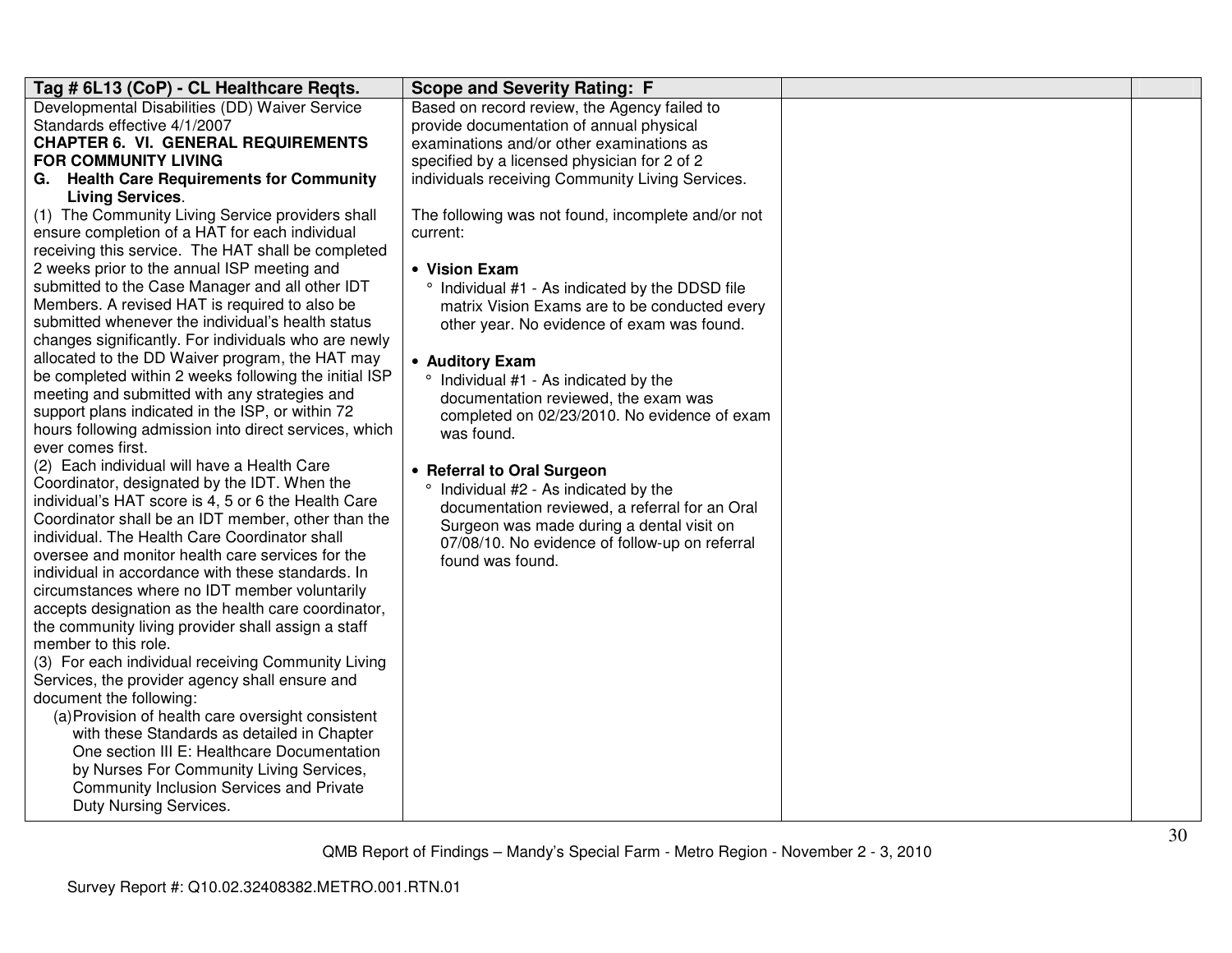| b) That each individual with a score of 4, 5, or 6  |  |  |
|-----------------------------------------------------|--|--|
| on the HAT, has a Health Care Plan                  |  |  |
| developed by a licensed nurse.                      |  |  |
| (c) That an individual with chronic condition(s)    |  |  |
| with the potential to exacerbate into a life        |  |  |
| threatening condition, has Crisis Prevention/       |  |  |
| Intervention Plan(s) developed by a licensed        |  |  |
| nurse or other appropriate professional for         |  |  |
| each such condition.                                |  |  |
| (4) That an average of 3 hours of documented        |  |  |
| nutritional counseling is available annually, if    |  |  |
| recommended by the IDT.                             |  |  |
| (5) That the physical property and grounds are free |  |  |
| of hazards to the individual's health and safety.   |  |  |
| (6) In addition, for each individual receiving      |  |  |
| Supported Living or Family Living Services, the     |  |  |
| provider shall verify and document the following:   |  |  |
| (a) The individual has a primary licensed           |  |  |
| physician;                                          |  |  |
| (b) The individual receives an annual physical      |  |  |
| examination and other examinations as               |  |  |
| specified by a licensed physician;                  |  |  |
| (c) The individual receives annual dental check-    |  |  |
| ups and other check-ups as specified by a           |  |  |
| licensed dentist;                                   |  |  |
| (d) The individual receives eye examinations as     |  |  |
| specified by a licensed optometrist or              |  |  |
| ophthalmologist; and                                |  |  |
| (e) Agency activities that occur as follow-up to    |  |  |
| medical appointments (e.g. treatment, visits to     |  |  |
| specialists, changes in medication or daily         |  |  |
| routine).                                           |  |  |
|                                                     |  |  |
|                                                     |  |  |
|                                                     |  |  |
|                                                     |  |  |
|                                                     |  |  |
|                                                     |  |  |
|                                                     |  |  |
|                                                     |  |  |
|                                                     |  |  |
|                                                     |  |  |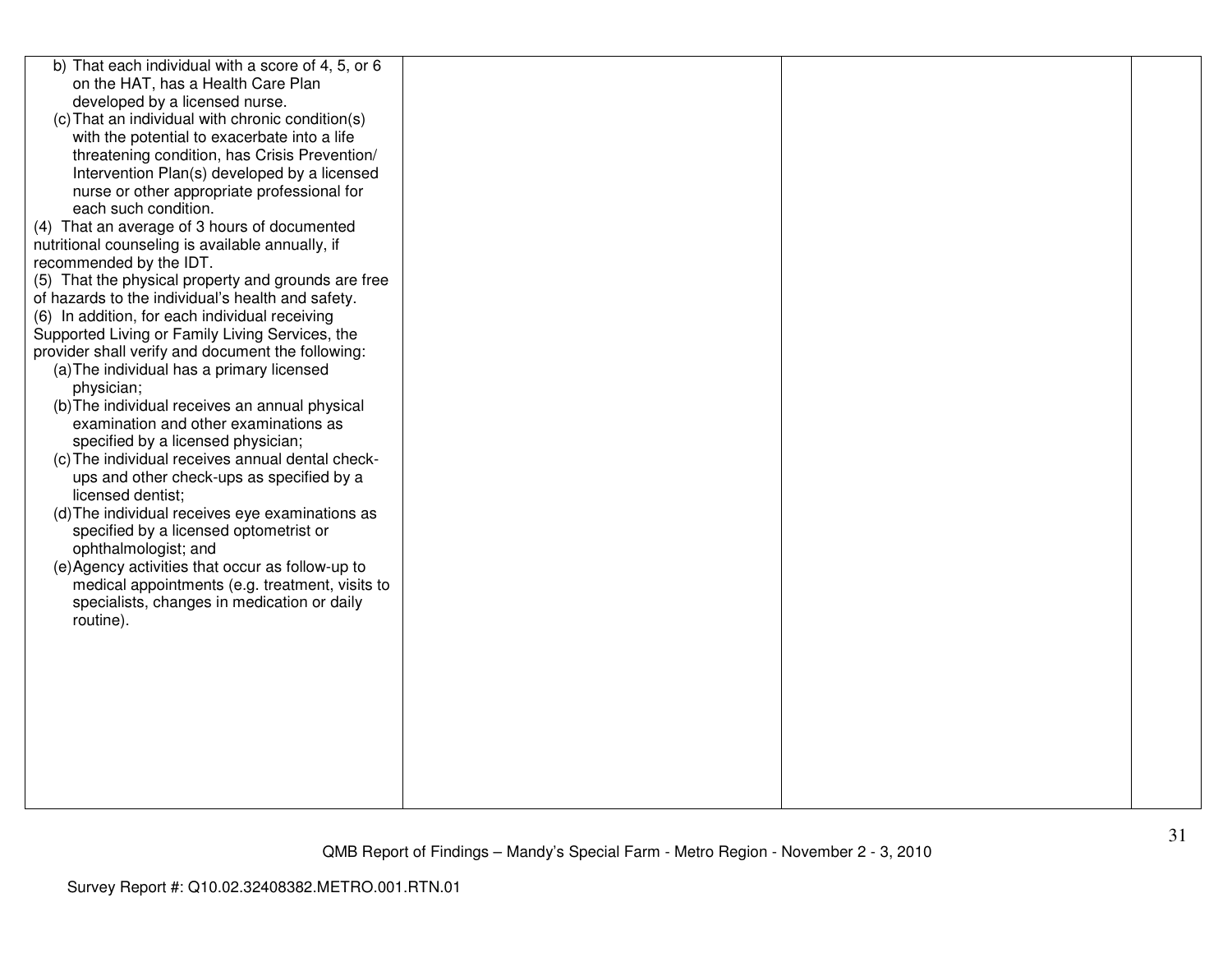| Tag # 6L14 Residential Case File                                                                                                                                                                                                                                                                                                                                                                                                                                                                                                                                                                                                                                                                                                                                                                                                                                                                                                                                                                                                                                                                                                                                                                                                                                  | <b>Scope and Severity Rating: E</b>                                                                                                                                                                                                                                                                                   |  |
|-------------------------------------------------------------------------------------------------------------------------------------------------------------------------------------------------------------------------------------------------------------------------------------------------------------------------------------------------------------------------------------------------------------------------------------------------------------------------------------------------------------------------------------------------------------------------------------------------------------------------------------------------------------------------------------------------------------------------------------------------------------------------------------------------------------------------------------------------------------------------------------------------------------------------------------------------------------------------------------------------------------------------------------------------------------------------------------------------------------------------------------------------------------------------------------------------------------------------------------------------------------------|-----------------------------------------------------------------------------------------------------------------------------------------------------------------------------------------------------------------------------------------------------------------------------------------------------------------------|--|
| Developmental Disabilities (DD) Waiver Service<br>Standards effective 4/1/2007<br><b>CHAPTER 6. VIII. COMMUNITY LIVING</b><br><b>SERVICE PROVIDER AGENCY REQUIREMENTS</b><br>A. Residence Case File: For individuals receiving<br>Supported Living or Family Living, the Agency shall<br>maintain in the individual's home a complete and<br>current confidential case file for each individual. For<br>individuals receiving Independent Living Services,<br>rather than maintaining this file at the individual's<br>home, the complete and current confidential case<br>file for each individual shall be maintained at the<br>agency's administrative site. Each file shall include<br>the following:<br>(1) Complete and current ISP and all supplemental<br>plans specific to the individual;<br>(2) Complete and current Health Assessment Tool;<br>(3) Current emergency contact information, which<br>includes the individual's address, telephone<br>number, names and telephone numbers of<br>residential Community Living Support providers,<br>relatives, or guardian or conservator, primary care<br>physician's name(s) and telephone number(s),<br>pharmacy name, address and telephone number<br>and dentist name, address and telephone number, | Based on record review, the Agency failed to<br>maintain a complete and confidential case file in the<br>residence for 1 of 2 Individuals receiving Supported<br>Living Services.<br>The following was not found, incomplete and/or not<br>current:<br>• Speech Therapy Plan (#2)<br>• Occupational Therapy Plan (#2) |  |
| and health plan;<br>(4) Up-to-date progress notes, signed and dated by<br>the person making the note for at least the past<br>month (older notes may be transferred to the<br>agency office);                                                                                                                                                                                                                                                                                                                                                                                                                                                                                                                                                                                                                                                                                                                                                                                                                                                                                                                                                                                                                                                                     |                                                                                                                                                                                                                                                                                                                       |  |
| (5) Data collected to document ISP Action Plan<br>implementation                                                                                                                                                                                                                                                                                                                                                                                                                                                                                                                                                                                                                                                                                                                                                                                                                                                                                                                                                                                                                                                                                                                                                                                                  |                                                                                                                                                                                                                                                                                                                       |  |
| (6) Progress notes written by direct care staff and<br>by nurses regarding individual health status and<br>physical conditions including action taken in<br>response to identified changes in condition for at<br>least the past month;<br>(7) Physician's or qualified health care providers<br>written orders;<br>(8) Progress notes documenting implementation of                                                                                                                                                                                                                                                                                                                                                                                                                                                                                                                                                                                                                                                                                                                                                                                                                                                                                              |                                                                                                                                                                                                                                                                                                                       |  |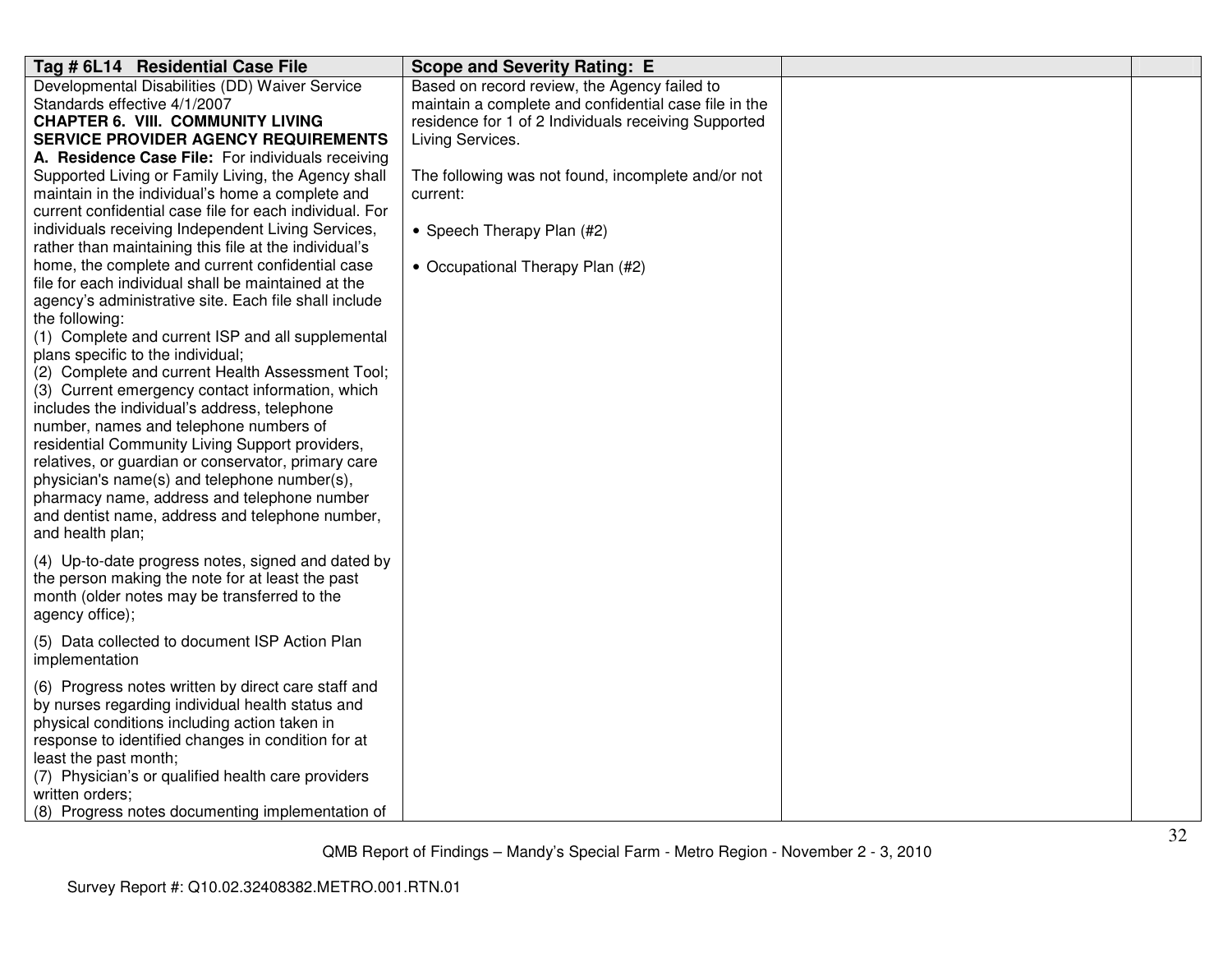|     | a physician's or qualified health care provider's                                                    |  |  |
|-----|------------------------------------------------------------------------------------------------------|--|--|
|     | order(s);                                                                                            |  |  |
|     | (9) Medication Administration Record (MAR) for the                                                   |  |  |
|     | past three (3) months which includes:                                                                |  |  |
|     | (a) The name of the individual;                                                                      |  |  |
|     | (b) A transcription of the healthcare practitioners                                                  |  |  |
|     | prescription including the brand and generic                                                         |  |  |
|     | name of the medication;                                                                              |  |  |
| (C) | Diagnosis for which the medication is                                                                |  |  |
|     | prescribed;                                                                                          |  |  |
|     | (d) Dosage, frequency and method/route of                                                            |  |  |
|     | delivery;                                                                                            |  |  |
|     | (e) Times and dates of delivery;                                                                     |  |  |
| (f) | Initials of person administering or assisting with                                                   |  |  |
|     | medication; and                                                                                      |  |  |
|     | (g) An explanation of any medication irregularity,                                                   |  |  |
|     | allergic reaction or adverse effect.                                                                 |  |  |
|     | (h) For PRN medication an explanation for the use                                                    |  |  |
|     | of the PRN must include:                                                                             |  |  |
|     | Observable signs/symptoms or<br>(i)                                                                  |  |  |
|     | circumstances in which the medication is to                                                          |  |  |
|     | be used, and                                                                                         |  |  |
|     | (ii) Documentation of the effectiveness/result                                                       |  |  |
|     | of the PRN delivered.                                                                                |  |  |
| (i) | A MAR is not required for individuals                                                                |  |  |
|     | participating in Independent Living Services                                                         |  |  |
|     | who self-administer their own medication.                                                            |  |  |
|     | However, when medication administration is                                                           |  |  |
|     | provided as part of the Independent Living                                                           |  |  |
|     | Service a MAR must be maintained at the                                                              |  |  |
|     | individual's home and an updated copy must                                                           |  |  |
|     | be placed in the agency file on a weekly basis.<br>(10) Record of visits to healthcare practitioners |  |  |
|     | including any treatment provided at the visit and a                                                  |  |  |
|     | record of all diagnostic testing for the current ISP                                                 |  |  |
|     | year; and                                                                                            |  |  |
|     | (11) Medical History to include: demographic data,                                                   |  |  |
|     | current and past medical diagnoses including the                                                     |  |  |
|     | cause (if known) of the developmental disability and                                                 |  |  |
|     | any psychiatric diagnosis, allergies (food,                                                          |  |  |
|     | environmental, medications), status of routine adult                                                 |  |  |
|     | health care screenings, immunizations, hospital                                                      |  |  |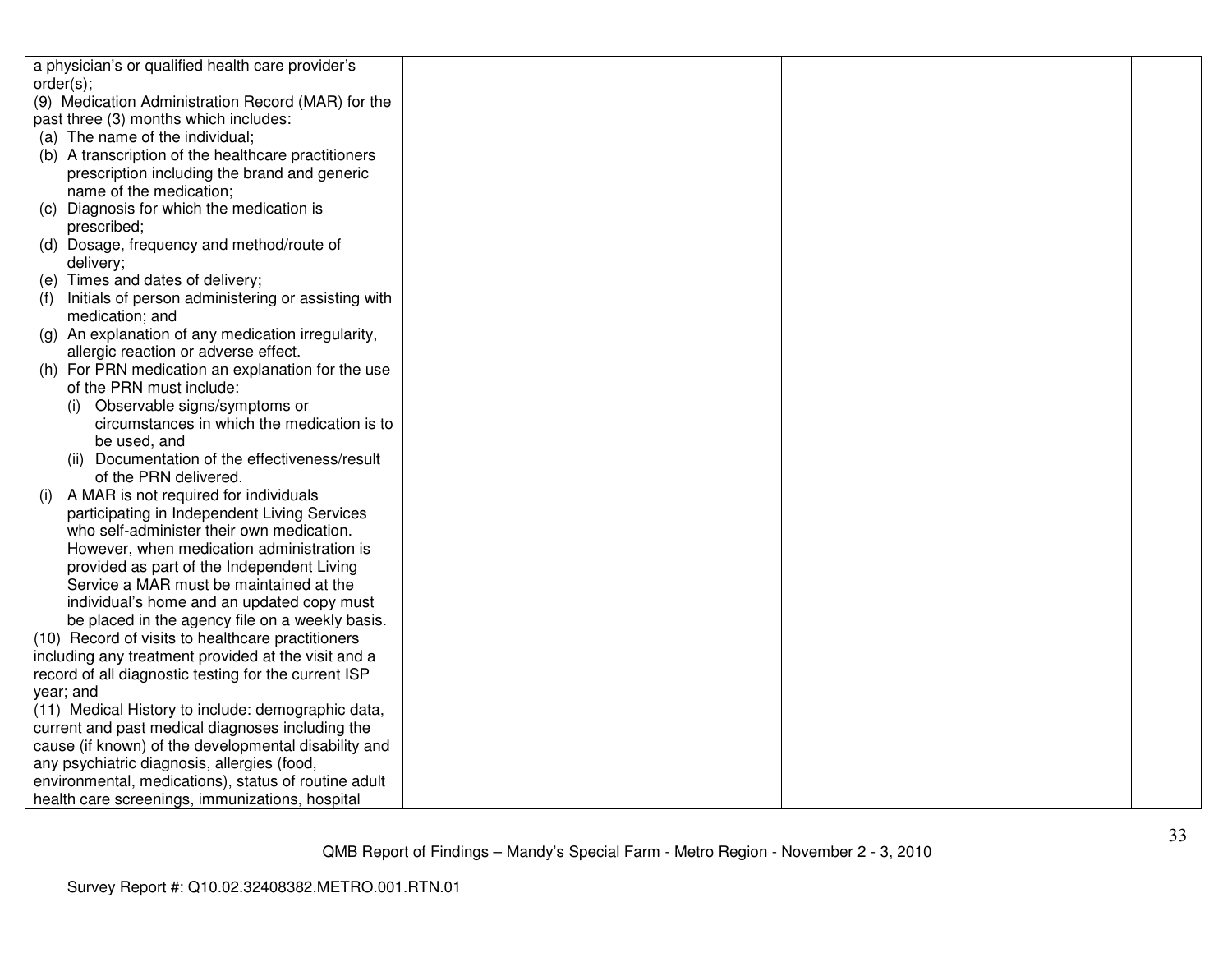| discharge summaries for past twelve (12) months,<br>past medical history including hospitalizations,<br>surgeries, injuries, family history and current<br>physical exam. |  |  |
|---------------------------------------------------------------------------------------------------------------------------------------------------------------------------|--|--|
|                                                                                                                                                                           |  |  |
|                                                                                                                                                                           |  |  |
|                                                                                                                                                                           |  |  |
|                                                                                                                                                                           |  |  |
|                                                                                                                                                                           |  |  |
|                                                                                                                                                                           |  |  |
|                                                                                                                                                                           |  |  |
|                                                                                                                                                                           |  |  |
|                                                                                                                                                                           |  |  |
|                                                                                                                                                                           |  |  |
|                                                                                                                                                                           |  |  |
|                                                                                                                                                                           |  |  |
|                                                                                                                                                                           |  |  |
|                                                                                                                                                                           |  |  |
|                                                                                                                                                                           |  |  |
|                                                                                                                                                                           |  |  |
|                                                                                                                                                                           |  |  |
|                                                                                                                                                                           |  |  |
|                                                                                                                                                                           |  |  |
|                                                                                                                                                                           |  |  |
|                                                                                                                                                                           |  |  |
|                                                                                                                                                                           |  |  |
|                                                                                                                                                                           |  |  |
|                                                                                                                                                                           |  |  |
|                                                                                                                                                                           |  |  |
|                                                                                                                                                                           |  |  |
|                                                                                                                                                                           |  |  |
|                                                                                                                                                                           |  |  |
|                                                                                                                                                                           |  |  |
|                                                                                                                                                                           |  |  |
|                                                                                                                                                                           |  |  |
|                                                                                                                                                                           |  |  |
|                                                                                                                                                                           |  |  |
|                                                                                                                                                                           |  |  |
|                                                                                                                                                                           |  |  |
|                                                                                                                                                                           |  |  |
|                                                                                                                                                                           |  |  |
|                                                                                                                                                                           |  |  |
|                                                                                                                                                                           |  |  |
|                                                                                                                                                                           |  |  |
|                                                                                                                                                                           |  |  |
|                                                                                                                                                                           |  |  |
|                                                                                                                                                                           |  |  |
|                                                                                                                                                                           |  |  |
|                                                                                                                                                                           |  |  |
|                                                                                                                                                                           |  |  |
|                                                                                                                                                                           |  |  |
|                                                                                                                                                                           |  |  |
|                                                                                                                                                                           |  |  |
|                                                                                                                                                                           |  |  |
|                                                                                                                                                                           |  |  |
|                                                                                                                                                                           |  |  |
|                                                                                                                                                                           |  |  |
|                                                                                                                                                                           |  |  |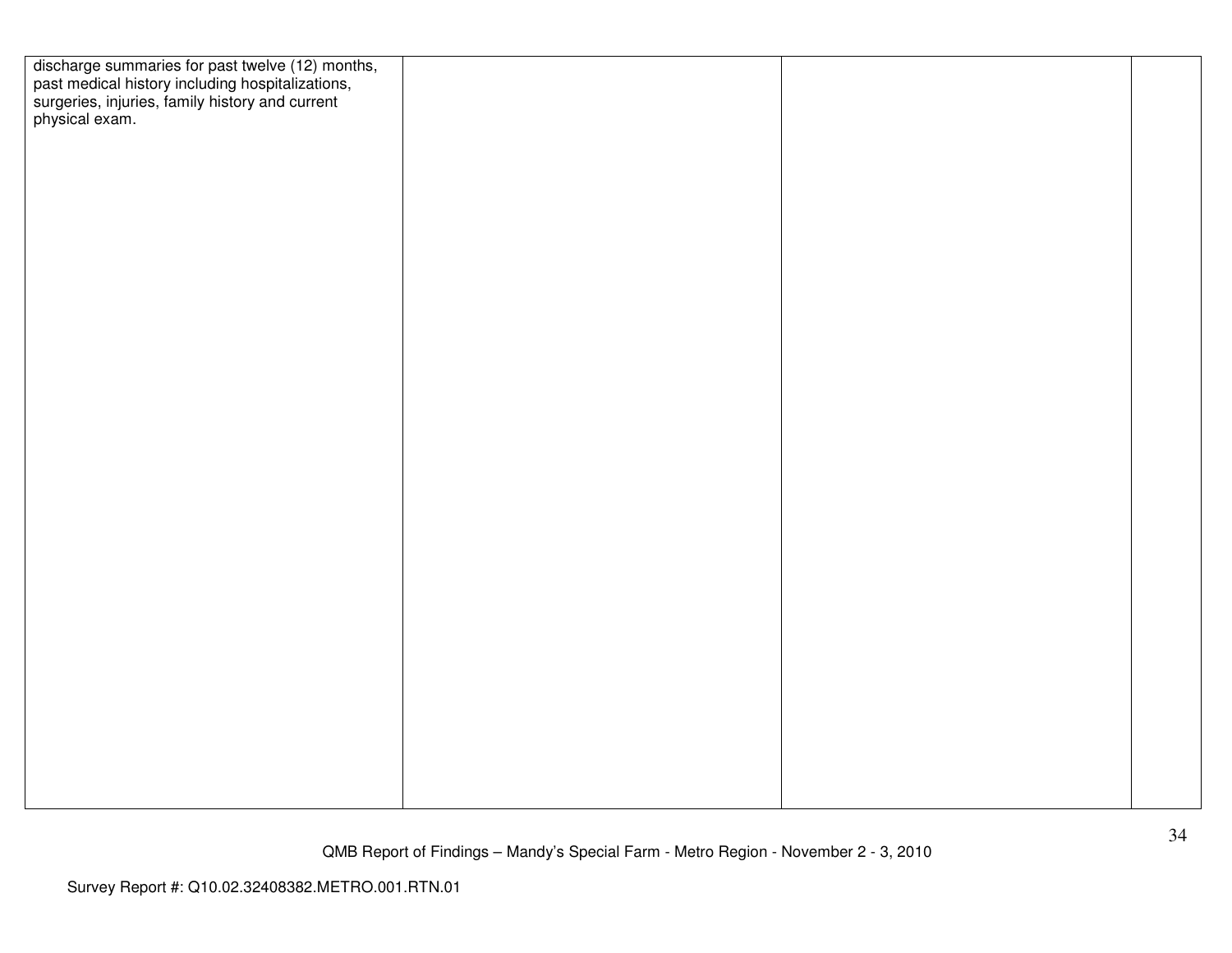| Tag # 6L17 Reporting Requirements<br>(Community Living Quarterly Reports)                                                                                                                                                                                                                                                                                                                                                                                                                                                                                                                                                                                                                                                                                                                                                                                                 | <b>Scope and Severity Rating: C</b>                                                                                                                                                                                                                                          |  |
|---------------------------------------------------------------------------------------------------------------------------------------------------------------------------------------------------------------------------------------------------------------------------------------------------------------------------------------------------------------------------------------------------------------------------------------------------------------------------------------------------------------------------------------------------------------------------------------------------------------------------------------------------------------------------------------------------------------------------------------------------------------------------------------------------------------------------------------------------------------------------|------------------------------------------------------------------------------------------------------------------------------------------------------------------------------------------------------------------------------------------------------------------------------|--|
| Developmental Disabilities (DD) Waiver Service<br>Standards effective 4/1/2007<br><b>CHAPTER 6. VIII. COMMUNITY LIVING</b><br><b>SERVICE PROVIDER AGENCY REQUIREMENTS</b>                                                                                                                                                                                                                                                                                                                                                                                                                                                                                                                                                                                                                                                                                                 | Based on record review, the Agency failed to<br>complete written quarterly status reports for 2 of 2<br>individuals receiving Community Living Services.                                                                                                                     |  |
| D. Community Living Service Provider Agency<br><b>Reporting Requirements: All Community Living</b><br>Support providers shall submit written quarterly<br>status reports to the individual's Case Manager and<br>other IDT Members no later than fourteen (14) days<br>following the end of each ISP quarter. The quarterly<br>reports shall contain the following written<br>documentation:<br>Timely completion of relevant activities from<br>(1)<br><b>ISP Action Plans</b><br>(2)<br>Progress towards desired outcomes in the ISP<br>accomplished during the quarter;<br>Significant changes in routine or staffing;<br>(3)<br>Unusual or significant life events;<br>(4)<br>Updates on health status, including medication<br>(5)<br>and durable medical equipment needs<br>identified during the quarter; and<br>Data reports as determined by IDT members.<br>(6) | <b>Supported Living Quarterly Reports:</b><br>• Individual #1 - None found for 07/22/2009 -<br>07/21/2010<br>• Individual #2 - None found for 04/2010 -<br>06/2010<br><b>Support Living Annual Assessment</b><br>• Individual #2 - None found for 10/01/2009 -<br>09/30/2010 |  |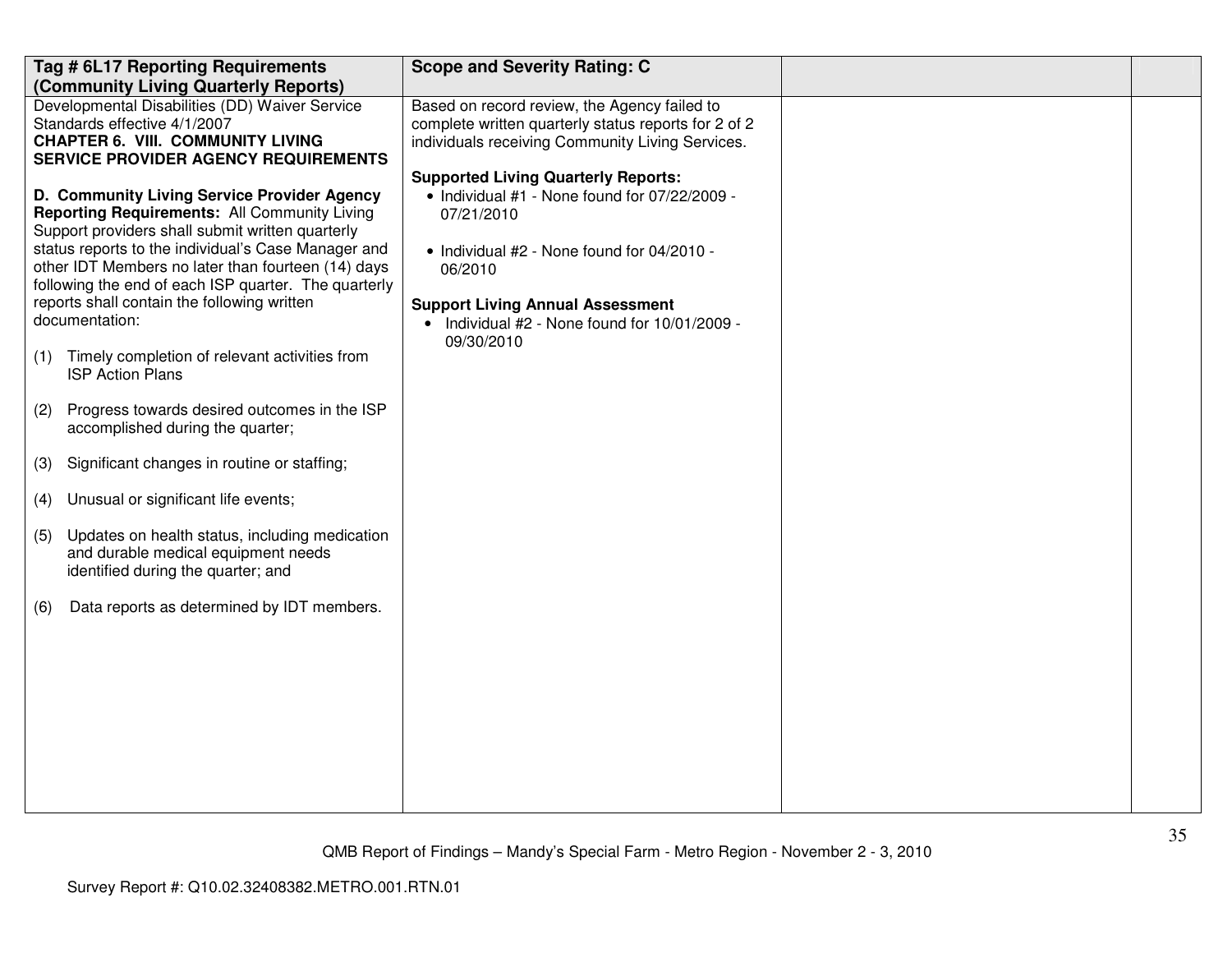| Tag # 6L26 SL Reimbursement                                                                 | <b>Scope and Severity Rating: B</b>                |  |
|---------------------------------------------------------------------------------------------|----------------------------------------------------|--|
| Developmental Disabilities (DD) Waiver Service                                              | Based on record review, the Agency failed to       |  |
| Standards effective 4/1/2007                                                                | provide written or electronic documentation as     |  |
| <b>CHAPTER 1 III. PROVIDER AGENCY</b>                                                       | evidence for each unit billed for Supported Living |  |
| <b>DOCUMENTATION OF SERVICE DELIVERY AND</b>                                                | Services for 1 of 2 individuals.                   |  |
| <b>LOCATION</b>                                                                             |                                                    |  |
| General: All Provider Agencies shall maintain<br>А.                                         | Individual #1                                      |  |
| all records necessary to fully disclose the                                                 | August 2010                                        |  |
| service, quality, quantity and clinical necessity                                           | • The Agency billed 7 units of Supported Living    |  |
| furnished to individuals who are currently                                                  | from 08/06/2010 through 08/12/2010.                |  |
| receiving services. The Provider Agency                                                     | Insufficient documentation found to justify        |  |
| records shall be sufficiently detailed to                                                   | billing.                                           |  |
| substantiate the date, time, individual name,                                               |                                                    |  |
| servicing Provider Agency, level of services,<br>and length of a session of service billed. |                                                    |  |
| <b>Billable Units:</b> The documentation of the<br>В.                                       |                                                    |  |
| billable time spent with an individual shall be                                             |                                                    |  |
| kept on the written or electronic record that is                                            |                                                    |  |
| prepared prior to a request for reimbursement                                               |                                                    |  |
| from the HSD. For each unit billed, the record                                              |                                                    |  |
| shall contain the following:                                                                |                                                    |  |
| Date, start and end time of each service<br>(1)                                             |                                                    |  |
| encounter or other billable service interval;                                               |                                                    |  |
| A description of what occurred during the<br>(2)                                            |                                                    |  |
| encounter or service interval; and                                                          |                                                    |  |
| The signature or authenticated name of staff<br>(3)                                         |                                                    |  |
| providing the service.                                                                      |                                                    |  |
| MAD-MR: 03-59 Eff 1/1/2004                                                                  |                                                    |  |
| 8.314.1 BI RECORD KEEPING AND                                                               |                                                    |  |
| <b>DOCUMENTATION REQUIREMENTS:</b>                                                          |                                                    |  |
| Providers must maintain all records necessary to                                            |                                                    |  |
| fully disclose the extent of the services provided to                                       |                                                    |  |
| the Medicaid recipient. Services that have been                                             |                                                    |  |
| billed to Medicaid, but are not substantiated in a                                          |                                                    |  |
| treatment plan and/or patient records for the                                               |                                                    |  |
| recipient are subject to recoupment.                                                        |                                                    |  |
|                                                                                             |                                                    |  |
| Developmental Disabilities (DD) Waiver Service                                              |                                                    |  |
| Standards effective 4/1/2007<br><b>CHAPTER 6. IX. REIMBURSEMENT FOR</b>                     |                                                    |  |
| <b>COMMUNITY LIVING SERVICES</b>                                                            |                                                    |  |
|                                                                                             |                                                    |  |